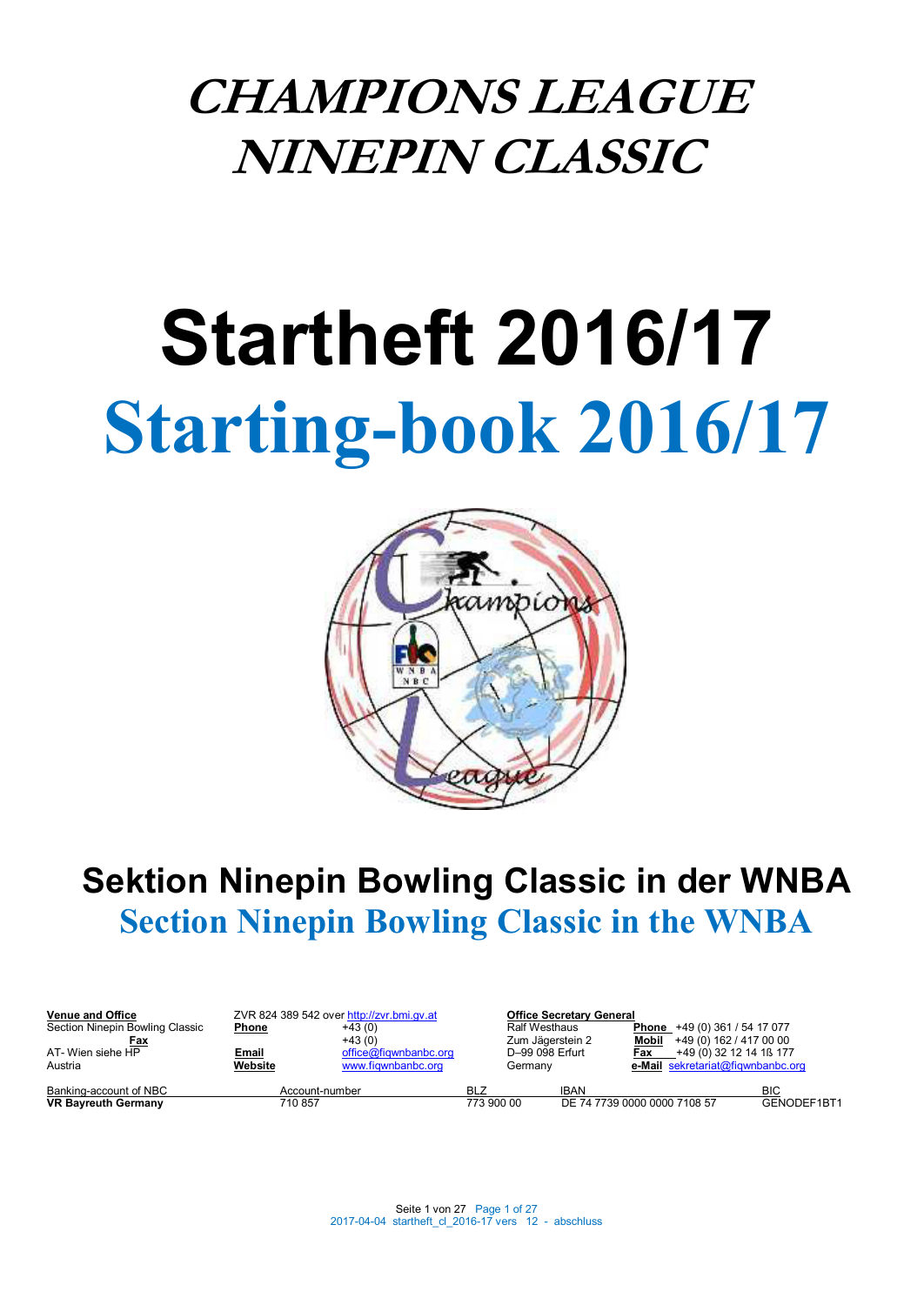

## **Challenge-Cup Damen / Women**

gestiftet von Erwin Zimmermann (GER)

## **Sieger / Winner**

- 2002 CS Romgaz Electromures ROU
- 2003 SKC Victoria Bamberg GER
- 2004 KK Miroteks Celje SLO
- 2005 SKC Victoria Bamberg GER
- 2006 CS Romgaz Electromures ROU
- 2007 SKC Victoria Bamberg GER
- 2008 KK Miroteks Celje SLO
- 2009 SKC Victoria 1947 Bamberg GER
- 2010 SKC Victoria 1947 Bamberg GER
- 2011 KK Lanteks Celje SLO
- 2012 KK Lanteks Celje SLO
- 2013 SKC Victoria 1947 Bamberg GER
- 2014 KK Celje SLO
- 2015 KK Celje SLO
- 2016 BBSV Wien AUT
- 2017 SKC Victoria 1947 Bamberg GER

Seite 2 von 27 Page 2 of 27 2017-04-04 startheft\_cl\_2016-17 vers 12 - abschluss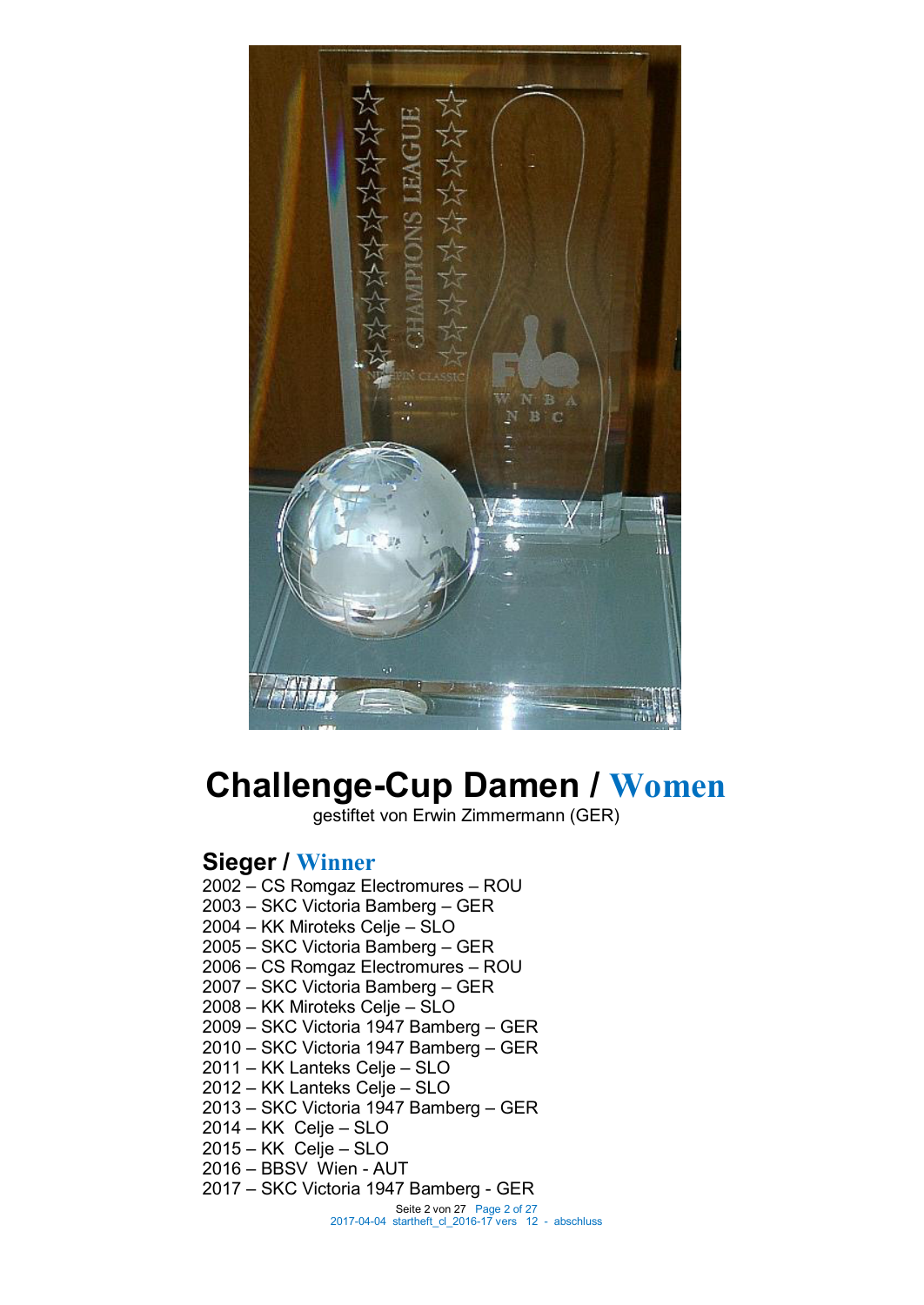

## **Challenge-Cup Herren / Men**

gestiftet von Mag. Johann Tock (ITA)

## **Sieger** / **Winner**

- 2002 KK Triglav Iskraemeco Kranj SLO
- 2003 SKC Victoria Bamberg GER
- 2004 KK Kandit Prem. Osijek CRO
- 2005 SKC Victoria Bamberg GER
- 2006 Ferroep-Szeged HUN
- 2007 KK Zadar CRO
- 2008 Zalaegerszegi TK FMVaS HUN
- 2009 SKC Victoria Bamberg GER
- 2010 SKV Rot-Weiß Zerbst 1999 GER
- 2011 Zeleziarne Podbrezova Sport SVK
- 2012 Zeleziarne Podbrezova Sport SVK
- 2013 Szegedi TE HUN
- 2014 Szegedi TE HUN
- 2015 SKV Rot-Weiß Zerbst 1999 GER
- 2016 Szegedi TE HUN
- 2017 SKV Rot-Weiß Zerbst 1999 GER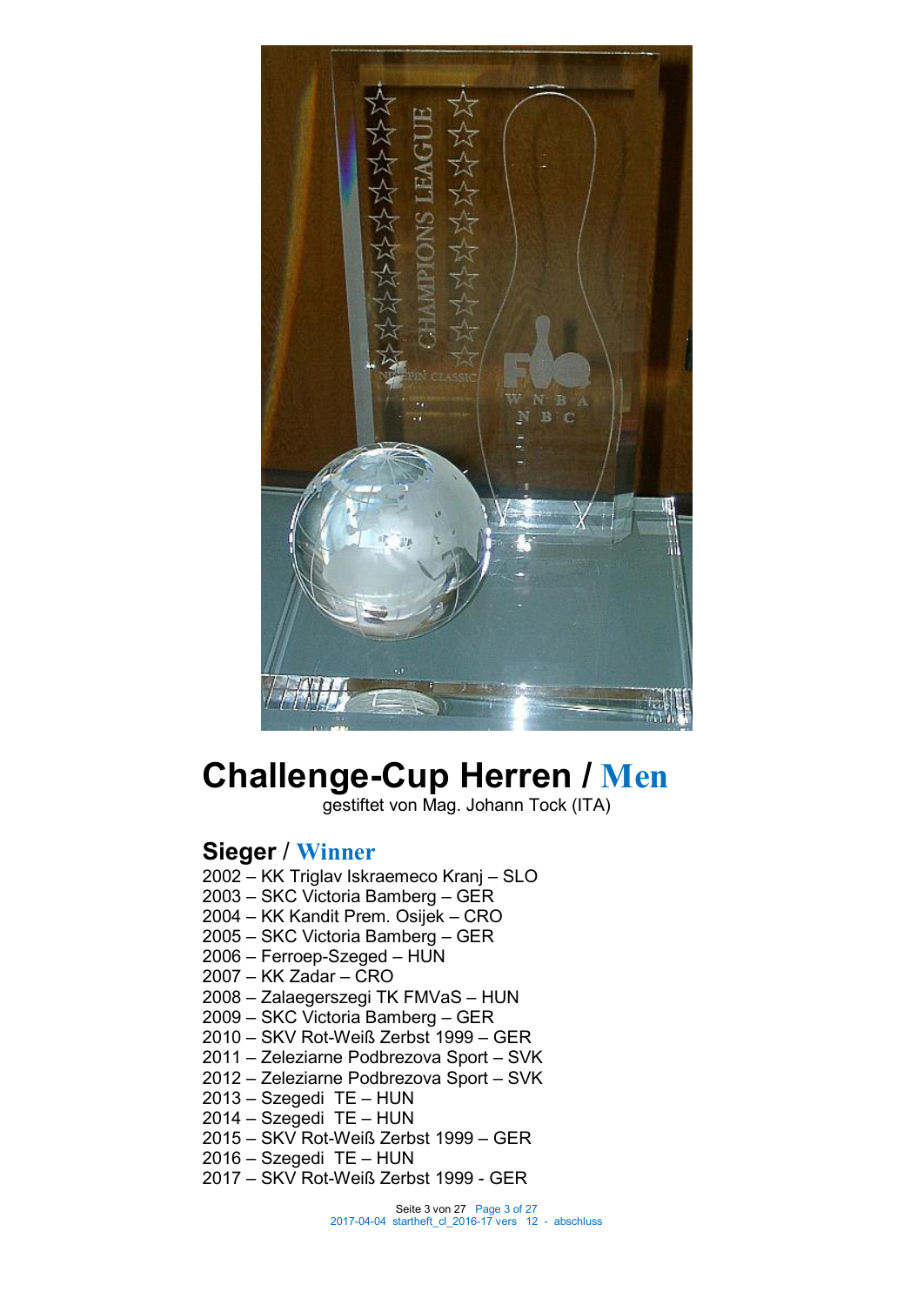| Damen / Women                                    | Platz 1<br>Rank 1                            | Platz 2<br>Rank 2                    | Platz 3<br>Rank 3            | Platz 4<br>Rank 4    |
|--------------------------------------------------|----------------------------------------------|--------------------------------------|------------------------------|----------------------|
| SKC Victoria 1947 Bamberg (GER)                  | 2017<br>2013<br>2010<br>2009<br>2007<br>2005 | 2016<br>2016<br>2015<br>2014<br>2012 | 2011                         | 2008<br>2004         |
|                                                  | 2003                                         |                                      | 2002                         |                      |
| KK Lanteks Celje (SLO) - bisher Miroteks         | 2015<br>2014                                 |                                      | 2017                         |                      |
|                                                  | 2012                                         | 2013                                 | 2009                         |                      |
| ab 2012 / 2013 KK Celje                          | 2011<br>2008<br>2004                         | 2010<br>2005<br>2003                 |                              |                      |
| CS Elektromures R. Targu Mures (ROU)             | 2006<br>2002                                 |                                      | 2013<br>2010<br>2007<br>2004 | 2011                 |
| SKK Podravka Koprivnica (CRO)                    |                                              | 2007<br>2004                         | 2008<br>2005                 | 2006                 |
| <b>KK Pionir Subotica (SRB)</b>                  |                                              | 2011<br>2009                         | 2014                         | 2015<br>2013         |
| KK Rijeka-Kvarner W.S.O. (CRO)                   |                                              | 2002                                 |                              | 2010                 |
| BBSV Wien (AUT)                                  | 2016                                         | 2017<br>2006                         |                              |                      |
| ZTE-ZAEV Nöi Zalaegerszeg (HUN)                  |                                              | 2008                                 |                              |                      |
| <b>KK Slavia Praha</b>                           |                                              |                                      | 2003                         | 2002                 |
| KK Tatran Prefa Sucany (SVK)                     |                                              |                                      | 2006                         |                      |
| SC Conpet-Petrolul Ploiesti (ROU)                |                                              |                                      | 2012                         |                      |
| FTC Budapest (HUN)                               |                                              |                                      |                              | 2005                 |
| KK Brest Cerknica (SLO)                          |                                              |                                      |                              | 2007                 |
| KS Polonia 1912 Leszno (POL)                     |                                              |                                      |                              | 2009                 |
| ASKÖ KSC Schneegattern (AUT)                     |                                              |                                      |                              | 2012                 |
| KK Mlaka Rijeka (CRO)<br>KK Admiral Zagreb (CRO) |                                              |                                      | 2015<br>2016                 | 2017<br>2014<br>2016 |

## **Die besten Teams der letzten Jahre** / The best teams of last years

Seite 4 von 27 Page 4 of 27 2017-04-04 startheft\_cl\_2016-17 vers 12 - abschluss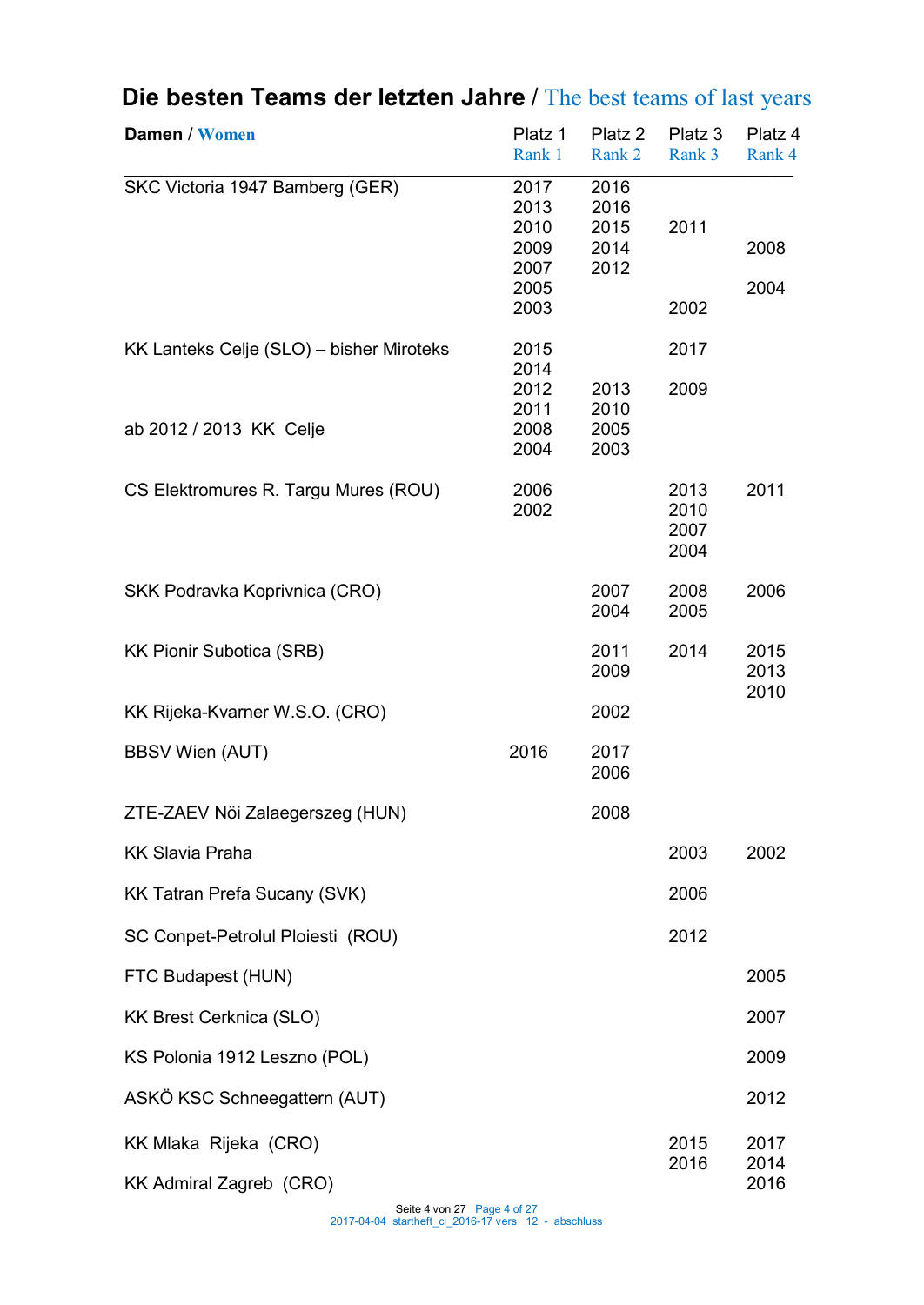| Herren / Men                       | Platz 1<br>Rank 1            | Platz <sub>2</sub><br>Rank 2 | Platz <sub>3</sub><br>Rank 3         | Platz 4<br>Rank 4    |
|------------------------------------|------------------------------|------------------------------|--------------------------------------|----------------------|
| SKC Victoria 1947 Bamberg (GER)    | 2009<br>2005<br>2003         | 2016<br>2012<br>2002         | 2004                                 | 2010                 |
| Szegedi TE (HUN)                   | 2016<br>2014<br>2013<br>2006 | 2017<br>2015<br>2010<br>2005 | 2011                                 | 2009<br>2007<br>2002 |
| Zeleziarne Podbrezova Sport (SVK)  | 2012<br>2011                 | 2013<br>2006<br>2003         | 2017<br>2015                         | 2016<br>2008         |
| SKV Rot-Weiß Zerbst (GER)          | 2017<br>2015<br>2010         | 2011<br>2009                 | 2016<br>2014<br>2012<br>2008<br>2007 |                      |
| Zalaegerszegi TK FMVaS (HUN)       | 2008                         |                              | 2010<br>2009<br>2006                 | 2005                 |
| KK Zadar (CRO)                     | 2007                         | 2014<br>2008                 |                                      | 2011                 |
| KK Triglav Kranj (SLO)             | 2002                         | 2004                         |                                      |                      |
| KK Kandit Prem. Osijek (CRO)       | 2004                         |                              | 2003<br>2002                         |                      |
| KK Konikom-Osijek (CRO)            |                              | 2007                         | 2005                                 |                      |
| SKC Staffelberg Staffelstein (GER) |                              |                              |                                      | 2004                 |
| KS Polonia 1912 Leszno (POL)       |                              |                              |                                      | 2006                 |
| KK Zapresic (CRO)                  |                              |                              | 2012                                 | 2014<br>2017         |
| <b>KK Beograd</b>                  |                              |                              | 2013                                 | 2015                 |
| BSV Voith St. Pölten (AUT)         |                              |                              |                                      | 2013                 |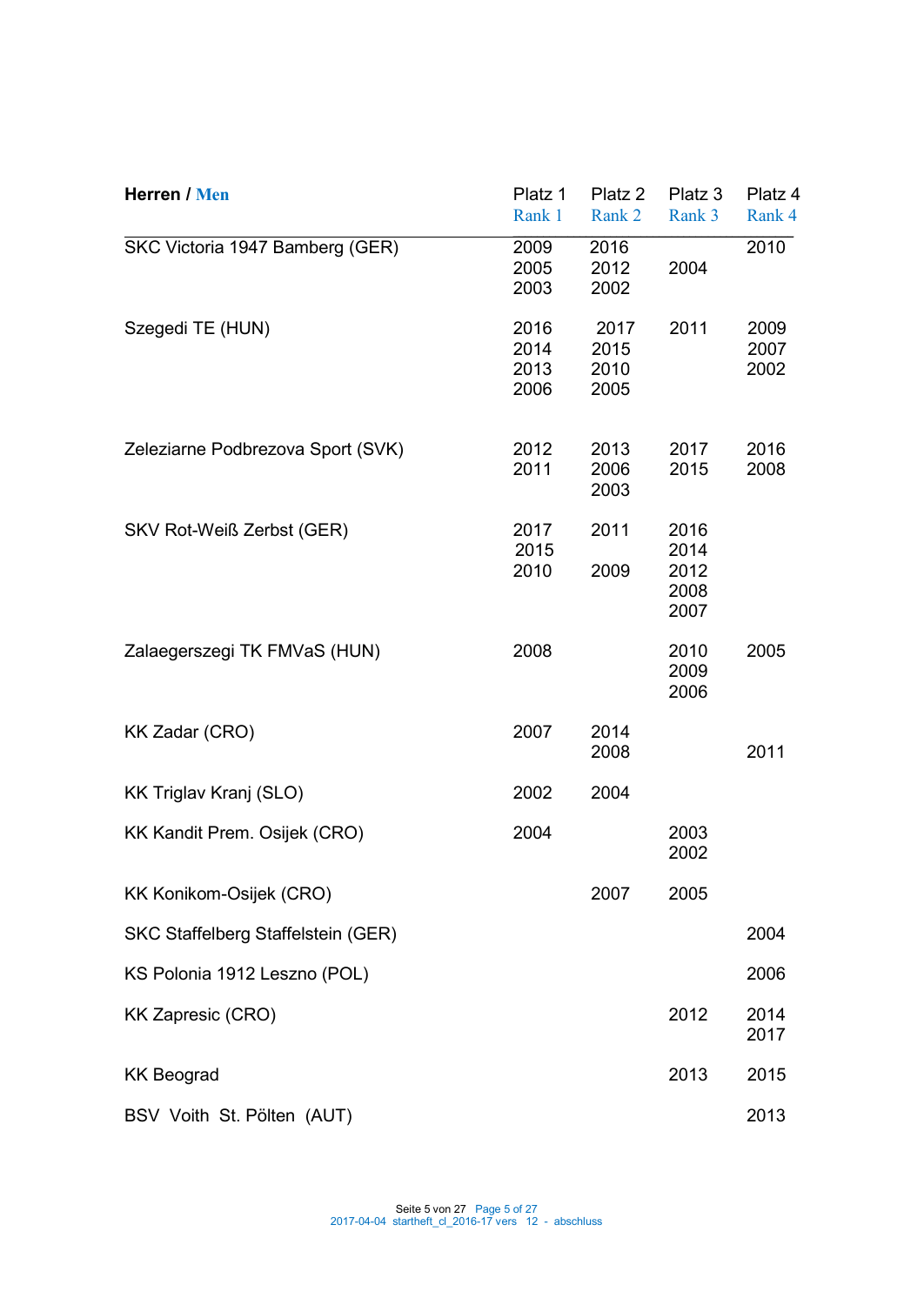Seite 6 von 27 Page 6 of 27 2017-04-04 startheft\_cl\_2016-17 vers 12 - abschluss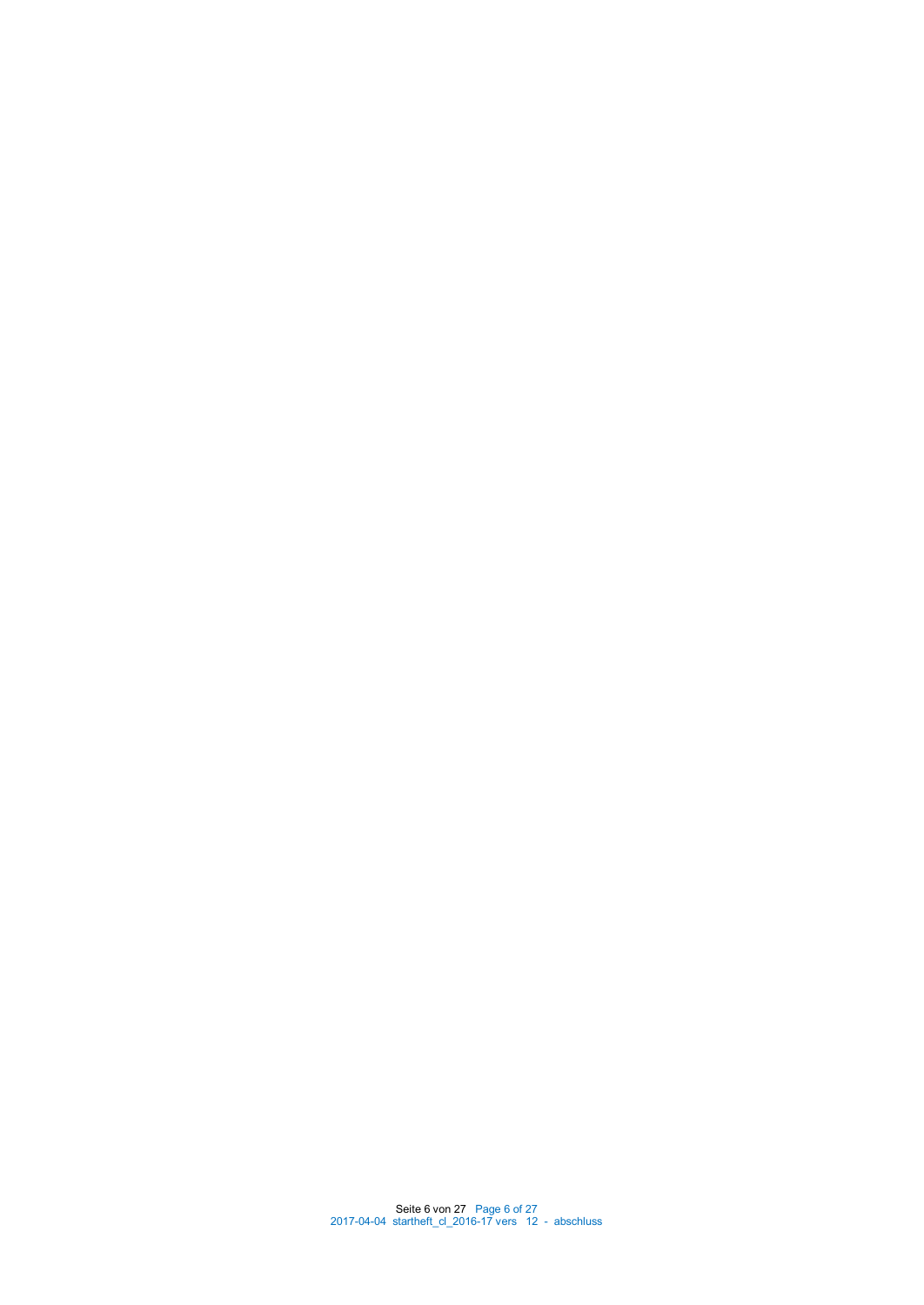| Platz Klub    | MP | SP Kegel |             |
|---------------|----|----------|-------------|
| Position Club | TP | SP       | <b>PINS</b> |

## **XVI. Champions League Ninepin Classic 2017**

02.04.2017 in Podbrezova (SVK)

## Damen / Women

| 1                   | SKC Victoria 1947 Bamberg            | (GER )                         | 1   | 17      | 3.748          |
|---------------------|--------------------------------------|--------------------------------|-----|---------|----------------|
| 2                   | <b>BBSV Wien</b>                     | (AUT)                          |     | 7       | 3.548          |
| 3<br>$\overline{4}$ | <b>KK Celje</b><br>KK "Mlaka" Rijeka | (SLO)<br>(CRO)<br>Herren / Men |     | 17<br>7 | 3.588<br>3.375 |
| 1                   | SKV Rot-Weiß Zerbst 1999             | (GER)                          | 6   | 15      | 3.876          |
| 2                   | Alabardos Szegedi TE                 | (HUN)                          | 2   | 9       | 3.771          |
| 3                   | <b>KK ZP Sport a.s. Podbrezova</b>   | (SVK)                          | 5.5 | 13      | 3.841          |
| 4                   | KK "Zapresic" Zapresic               | CRO)                           | 2.5 | 11      | 3.745          |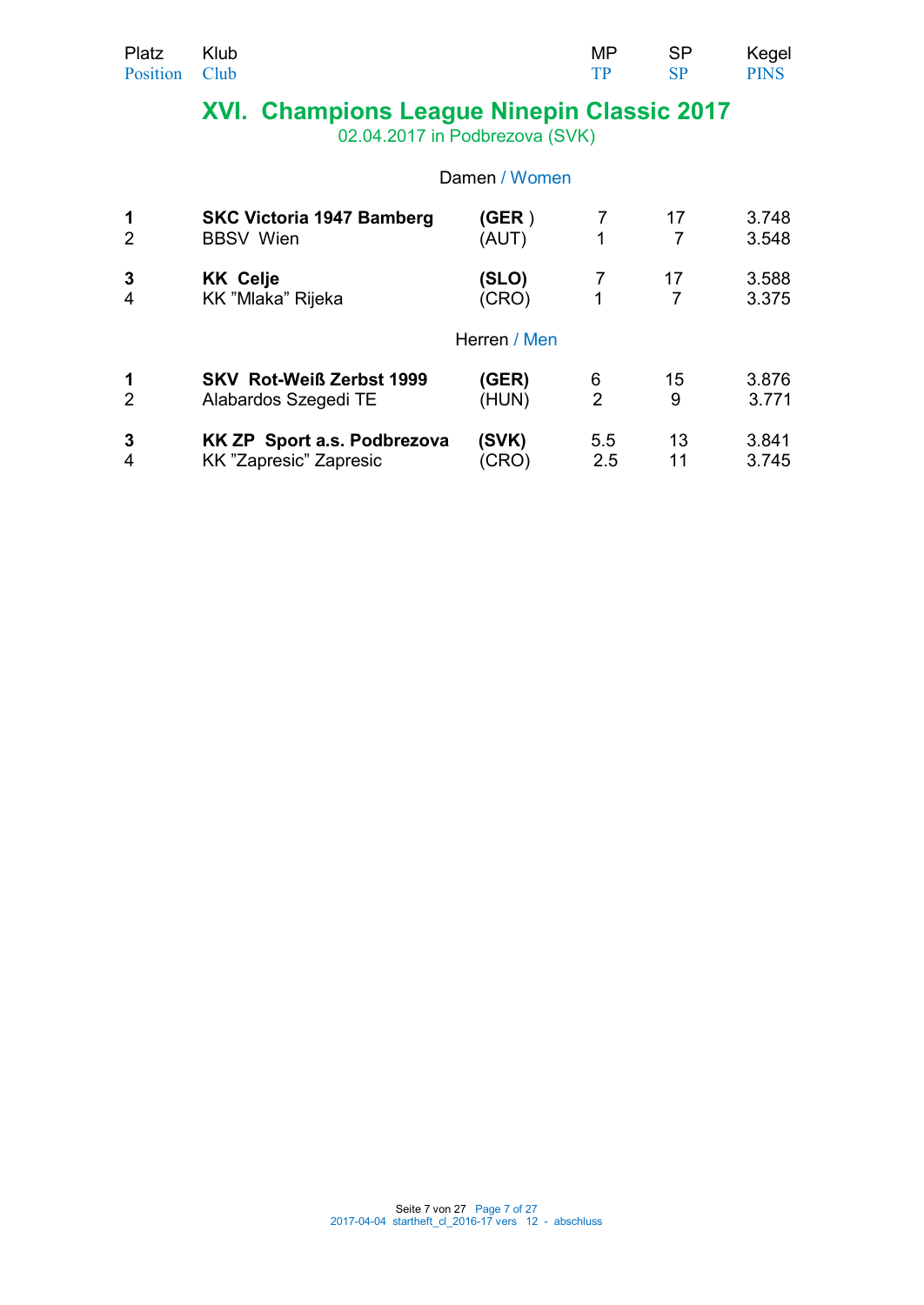| Platz<br>Position              | Klub<br>Club                                                                                                         |                                                        | MР<br>TP            | SP<br>SP     | Kegel<br><b>PINS</b> |
|--------------------------------|----------------------------------------------------------------------------------------------------------------------|--------------------------------------------------------|---------------------|--------------|----------------------|
|                                | <b>Champions League Ninepin Classic 2016</b>                                                                         |                                                        |                     |              |                      |
|                                |                                                                                                                      | 02. bis 03.04.2016 in Bamberg (GER)                    |                     |              |                      |
|                                |                                                                                                                      | Damen / Women                                          |                     |              |                      |
| $\mathbf{1}$<br>$\overline{2}$ | <b>BBSV Wien</b><br>SKC Victoria 1947 Bamberg (GER)                                                                  | (AUT)                                                  | 5.5<br>2.5          | 11<br>13     | 3.462<br>3.448       |
| 3<br>4                         | KK "Mlaka" Rijeka<br>KK "Admiral" Zagreb                                                                             | (CRO)<br>(CRO)<br>Herren / Men                         | 5<br>3              | 12<br>12     | 3.419<br>3.407       |
| 1<br>$\overline{2}$            | Szegedi TE<br>SKC Victoria 1947 Bamberg (GER)                                                                        | (HUN)                                                  | 7<br>1              | 16<br>8      | 3.865<br>3.693       |
| 3<br>4                         | SKV Rot-Weiss Zerbst 1999 (GER)<br>KK ZP Sport a.s. Podbrezova (SVK)<br><b>Champions League Ninepin Classic 2015</b> |                                                        | 6.5<br>1.5          | 12<br>12     | 3.813<br>3.746       |
|                                |                                                                                                                      | 28. bis 29.03.2015 in Straubing (GER)<br>Damen / Women |                     |              |                      |
| 1<br>$\overline{2}$            | <b>KK Celje</b><br>SKC Victoria 1947 Bamberg                                                                         | (SLO)<br>(GER)                                         | 6<br>$\overline{2}$ | 13<br>11     | 3.523<br>3.501       |
| 3<br>4                         | KK "Mlaka" Rijeka<br><b>KK Pionir Subotica</b>                                                                       | (CRO)<br>(SRB)                                         | 6<br>$\overline{2}$ | 13<br>11     | 3.418<br>3.384       |
|                                |                                                                                                                      | Herren / Men                                           |                     |              |                      |
| 1<br>$\overline{2}$            | <b>SKV Rot Weiß Zerbst 1999</b><br>Szegedi TE                                                                        | (GER)<br>(HUN)                                         | 5<br>3              | 10<br>14     | 3.718<br>3.680       |
| 3<br>4                         | ZP Sport a.s. Podbrezova<br>KK "Beograd" BEOGRAD                                                                     | (SVK)<br>(SRB)                                         | 5<br>3              | 14<br>10     | 3.709<br>3.680       |
|                                | <b>Champions League Ninepin Classic 2014</b>                                                                         | 29. bis 30.03.2014 in Straubing (GER)                  |                     |              |                      |
|                                |                                                                                                                      | Damen / Women                                          |                     |              |                      |
| 1<br>$\overline{2}$            | <b>KK Celje</b><br>SKC Victoria 1947 Bamberg                                                                         | (SLO)<br>(GER)                                         | 5<br>3              | 12.5<br>11.5 | 3.676<br>3.588       |
| 3<br>4                         | <b>KK Pionir Subotica</b><br>KK Mlaka Rijeka                                                                         | (SRB)<br>(CRO)                                         | 7.5<br>0.5          | 18<br>6      | 3.524<br>3.384       |
|                                |                                                                                                                      | Herren / Men                                           |                     |              |                      |
| 1<br>$\overline{2}$            | Szegedi TE<br><b>KK Zadar</b>                                                                                        | (HUN)<br>(CRO)                                         | 5<br>3              | 14.5<br>9.5  | 3.909<br>3.756       |
| 3<br>4                         | SKV Rot-Weiß Zerbst 1999<br><b>KK Zapresic</b>                                                                       | (GER)<br>(CRO)                                         | 6<br>$\overline{2}$ | 15<br>9      | 3.948<br>3.727       |

Seite 8 von 27 Page 8 of 27 2017-04-04 startheft\_cl\_2016-17 vers 12 - abschluss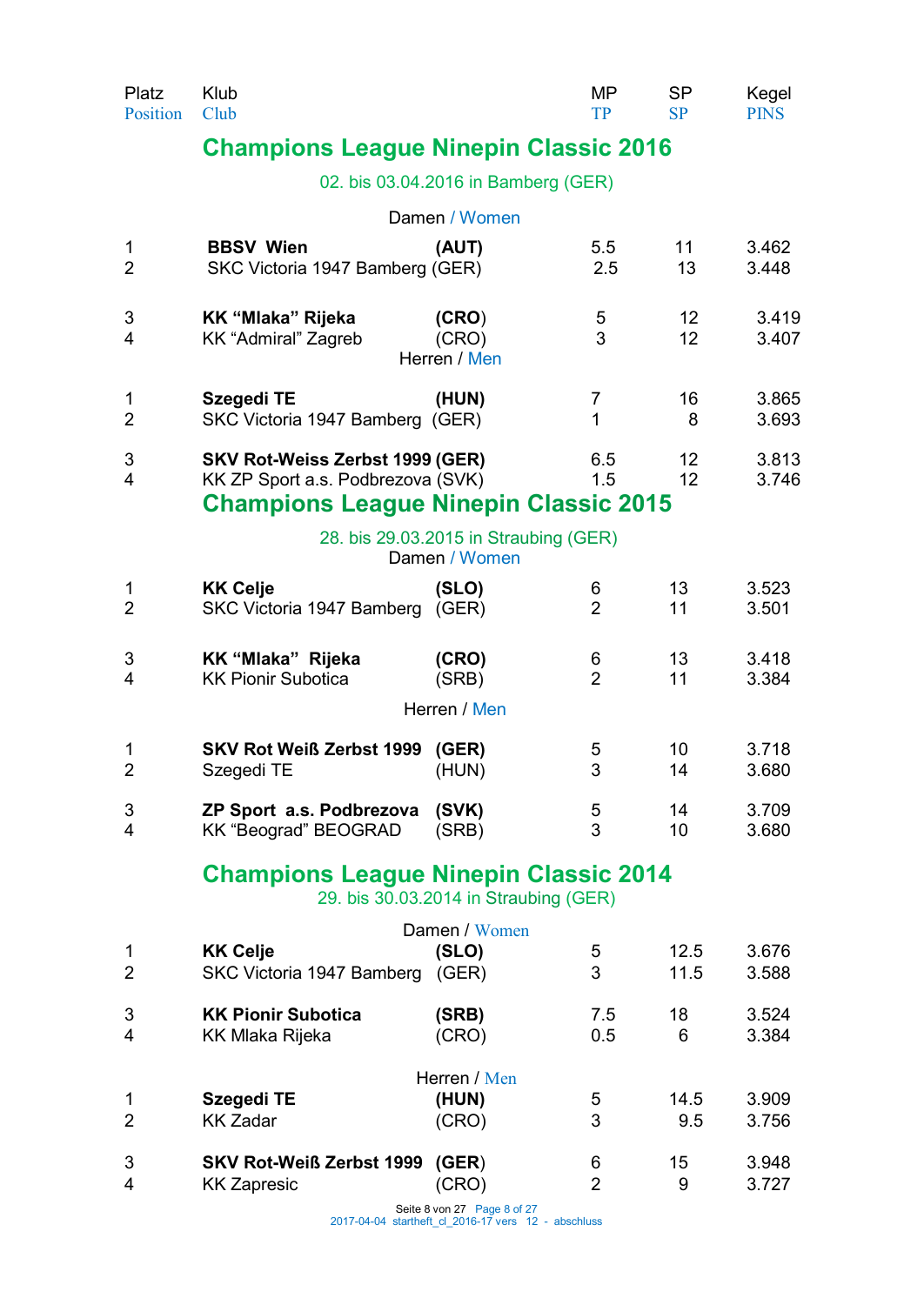## **Champions League Ninepin Classic 2013**

30. bis 31.03.2013 in Podbrezova (SVK)

|                |                                 | Damen / Women |   |      |       |
|----------------|---------------------------------|---------------|---|------|-------|
| $\mathbf 1$    | SKC Victoria 1947 Bamberg (GER) |               | 5 | 12   | 3.582 |
| 2              | <b>KK Lanteks Celje</b>         | (SLO)         | 3 | 12   | 3.578 |
| 3              | <b>CS Romgaz Targu Mures</b>    | (ROU)         | 5 | 14   | 3.489 |
| $\overline{4}$ | <b>KK Pionir Subotica</b>       | (SRB)         | 3 | 10   | 3.393 |
|                |                                 | Herren / Men  |   |      |       |
| 1              | Szegedi TE                      | (HUN)         | 6 | 14.5 | 3.904 |
| $\mathcal{P}$  | ZP. Sport Podbrezova            | (SVK)         | 2 | 9.5  | 3.751 |
| 3              | <b>KK Beograd</b>               | (SRB)         | 6 | 14   | 3.771 |
| 4              | <b>BSV Voith St. Pölten</b>     | (AUT)         | 2 | 10   | 3.698 |

## **Champions League Ninepin Classic 2012**  01.04.2012 in Celje (SLO)

 $D<sub>aman</sub> / W$ 

|                          | Damen / Women                            |   |      |       |
|--------------------------|------------------------------------------|---|------|-------|
| 1                        | <b>KK Lanteks Celje (SLO)</b>            | 5 | 14   | 3.423 |
| 2                        | SKC Victoria 1947 Bamberg (GER)          | 3 | 10   | 3.392 |
| 3                        | <b>SC Conpet-Petrolul Ploiesti (ROU)</b> | 6 | 14.5 | 3.365 |
| $\overline{\mathcal{A}}$ | ASKÖ KSC Schneegattern (AUT)             | 2 | 9.5  | 3.274 |
|                          | Herren / Men                             |   |      |       |
| $\mathbf{1}$             | Zeleziarne Podbrezova Sport (SVK)        | 6 | 15,5 | 3.651 |
| 2                        | SKC Victoria 1947 Bamberg (GER)          | 2 | 8.5  | 3.610 |
| 3                        | SKV Rot-Weiß Zerbst 1999 (GER)           | 6 | 15   | 3.607 |
| $\overline{\mathcal{A}}$ | <b>KK Zapresic (CRO</b>                  | 2 | 9    | 3.457 |
|                          |                                          |   |      |       |

## **Champions League Ninepin Classic 2011**

03.04.2011 in Bad Langensalza (GER)

Damen / Women

| $\mathbf{1}$             | <b>KK Lanteks Celje (SLO)</b>     | 8 | 18   | 3.475 |
|--------------------------|-----------------------------------|---|------|-------|
| 2                        | <b>KK Pionir Subotica (SRB)</b>   | 0 | 6    | 3.293 |
| 3                        | SKC Victoria 1947 Bamberg (GER)   | 6 | 13.5 | 3.396 |
| $\overline{\mathcal{A}}$ | CS Elektromures Tarqu Mures (ROU) | 2 | 10.5 | 3.366 |
|                          | Herren / Men                      |   |      |       |
| $\mathbf 1$              | Zeleziarne Podbrezova Sport (SVK) | 5 | 11.5 | 3699  |
| 2                        | SKV Rot-Weiß Zerbst 1999 (GER)    | 3 | 12.5 | 3629  |
| 3                        | Szegedi TE (HUN)                  | 6 | 16   | 3614  |
| $\overline{\mathcal{A}}$ | KK Zadar (CRO)                    | 2 | 8    | 3562  |
|                          |                                   |   |      |       |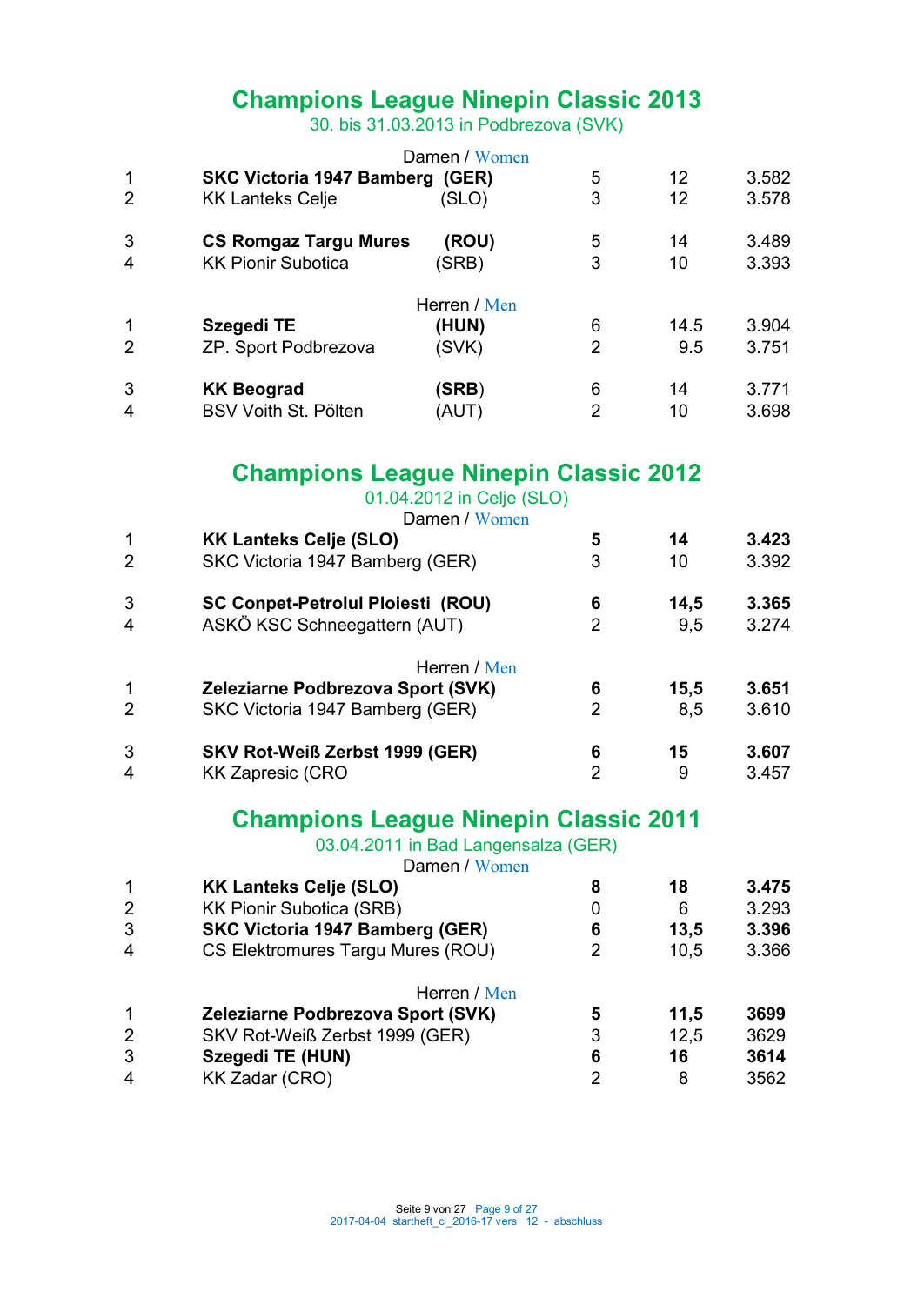| Platz Klub    | MP. | SP Kegel |  |
|---------------|-----|----------|--|
| Position Club |     | SP PINS  |  |

## **Champions League Ninepin Classic 2010**

20.03.2010 in Apatin (SRB)

|                | Damen / Women                           |     |    |       |
|----------------|-----------------------------------------|-----|----|-------|
| 1              | SKC Victoria 1947 Bamberg (GER)         | 6.5 | 13 | 3.526 |
| 2              | KK Lanteks Celje (SLO)                  | 1.5 | 11 | 3.490 |
| 3              | <b>CS Elektromures Targu Mures (ROU</b> | 7   | 14 | 3.350 |
| 4              | <b>KK Pionir Subotica (SRB)</b>         | 1   | 10 | 3.284 |
|                | Herren / Men                            |     |    |       |
| -1             | SKV Rot-Weiß Zerbst 1999 (GER)          | 6   | 13 | 3.635 |
| 2              | Szegedi TE - Gabonatransz (HUN)         | 2   | 11 | 3.591 |
| 3              | Zalaegerszegi TK FMVaS (HUN)            | 6   | 14 | 3.670 |
| $\overline{4}$ | SKC Victoria 1947 Bamberg (GER)         | 2   | 10 | 3.619 |

## **Champions League Ninepin Classic 2009**

29.03.2009 in Koblach (AUT)

|   | Damen / Women                   |   |      |       |
|---|---------------------------------|---|------|-------|
| 1 | SKC Victoria 1947 Bamberg (GER) |   | 18   | 3.497 |
| 2 | <b>KK Pionir Subotica (SRB)</b> | 1 | 6    | 3.225 |
| 3 | <b>KK Miroteks Celje (SLO)</b>  | 8 | 14.5 | 3.351 |
| 4 | KS Polonia 1912 Leszno (POL)    | 0 | 9.5  | 3.263 |
|   | Herren / Men                    |   |      |       |
| 1 | SKC Victoria 1947 Bamberg (GER) |   | 16,5 | 3.835 |
| 2 | SKV Rot-Weiß Zerbst 1999 (GER)  |   | 7.5  | 3.696 |
| 3 | Zalaegerszegi TK FMVaS (HUN)    | 5 | 12.5 | 3.797 |
| 4 | Szegedi TE - Gabonatransz (HUN) | 3 | 11.5 | 3.779 |

## **Champions League Ninepin Classic 2008**

30.03.2008 in Zalaegerszeg (HUN)

|   | Damen / Women                        |     |    |       |
|---|--------------------------------------|-----|----|-------|
| 1 | <b>KK Miroteks Celje (SLO)</b>       | 6   | 13 | 3.320 |
| 2 | ZTE-ZAEV Nöi Zalaegerszeg (HUN)      | 2   | 11 | 3.303 |
| 3 | <b>SKK Podravka Koprivnica (CRO)</b> | 5   | 15 | 3.381 |
| 4 | SKC Victoria 1947 Bamberg (GER)      | 3   | 9  | 3.320 |
|   | Herren / Men                         |     |    |       |
| 1 | Zalaegerszegi TK FMVaS (HUN)         | 6   | 13 | 3.666 |
| 2 | KK Zadar (CRO)                       | 2   | 11 | 3.490 |
| 3 | SKV Rot-Weiß Zerbst 1999 (GER)       | 4,5 | 10 | 3.618 |
| 4 | Zeleziarne Podbrezova Sport (SVK)    | 3,5 | 14 | 3.577 |

Seite 10 von 27 Page 10 of 27 2017-04-04 startheft\_cl\_2016-17 vers 12 - abschluss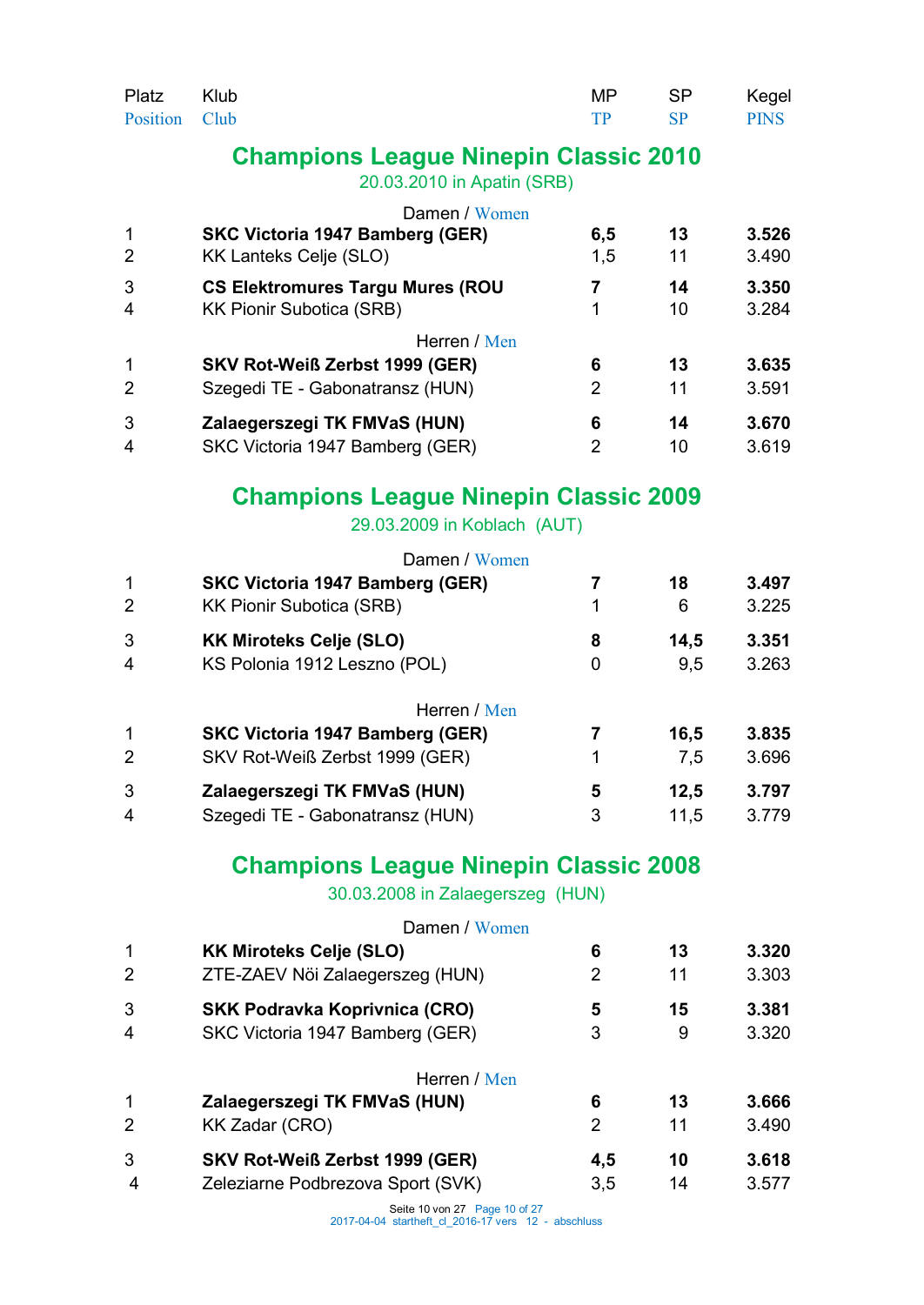| Platz<br>Position   | Klub<br>Club                                                                      | <b>MP</b><br>TP     | <b>SP</b><br><b>SP</b> | Kegel<br><b>PINS</b> |
|---------------------|-----------------------------------------------------------------------------------|---------------------|------------------------|----------------------|
|                     | <b>Champions League Ninepin Classic 2007</b><br>01.04.2007 in Podbrezova (SVK)    |                     |                        |                      |
| 1<br>$\overline{2}$ | Damen / Women<br>SKC Victoria 1947 Bamberg (GER)<br>SKK Podravka Koprivnica (CRO) | 5<br>3              | 15,5<br>8,5            | 3.458<br>3.348       |
| 3<br>4              | CS Elektromures R. Targu M. (ROU)<br>KK Brest Cerknica (SLO)                      | 5<br>3              | 11<br>13               | 3.296<br>3.255       |
|                     | Herren / Men                                                                      |                     |                        |                      |
| 1<br>$\overline{2}$ | <b>KK Zadar (CRO)</b><br>KK Konikom-Osijek (CRO)                                  | 6<br>$\mathfrak{p}$ | 16<br>8                | 3.645<br>3.510       |
| 3<br>4              | SKV Rot-Weiß Zerbst 1999 (GER)<br>Ferroep-Szeged TE (HUN)                         | 7<br>1              | 13,5<br>10,5           | 3.573<br>3.499       |
|                     | <b>Champions League Ninepin Classic 2006</b><br>02.04.2006 in Hunedoara (ROU)     |                     |                        |                      |
|                     | Damen / Women                                                                     |                     |                        |                      |
| 1<br>$\overline{2}$ | <b>CS Elektromures R. Targu Mures (ROU)</b><br><b>BBSV Wien (AUT)</b>             | 7<br>1              | 17,5<br>6,5            | 3.297<br>3.129       |
| 3<br>4              | <b>KK Tatran Prefa Sucany (SVK)</b><br>SKK Podravka Koprivnica (CRO)              | 5<br>3              | 11,5<br>12,5           | 3.027<br>3.020       |
|                     | Herren / Men                                                                      |                     |                        |                      |
| 1                   | Ferroep-Szeged (HUN)                                                              | 5,5                 | 14,5                   | 3.532                |
| $\overline{2}$      | Zeleziarne Podbrezova Sport (SVK)                                                 | 2,5                 | 9,5                    | 3.422                |
| 3                   | Zalaegerszeg TK (HUN)                                                             | 8                   | 18,5                   | 3.485                |
| 4                   | KS Polonia 1912 Leszno (POL)                                                      | 0                   | 5,5                    | 3.171                |
|                     | <b>Champions League Ninepin Classic 2005</b><br>03.04.2005 in Osijek (CRO)        |                     |                        |                      |

|                | Damen / Women                                 |        |          |                |
|----------------|-----------------------------------------------|--------|----------|----------------|
| 1              | <b>SKC Victoria Bamberg (GER)</b>             | 6      | 14.5     | 3.285          |
| $\overline{2}$ | KK Miroteks Celje (SLO)                       | 2      | 9.5      | 3.206          |
| 3              | SKK Podravka Koprivnica (CRO)                 |        | 18       | 3.260          |
| $\overline{4}$ | FTC Budapest (HUN)                            | 1      | 6        | 3.141          |
|                | Herren / Men                                  |        |          |                |
| 1              | <b>SKC Victoria Bamberg (GER)</b>             | 6      | 13       | 3.441          |
| $\overline{2}$ | Ferroep-Szeged TE (HUN)                       | 2      | 11       | 3.432          |
| 3<br>4         | Konikom-Osijek (CRO)<br>Zalaegerszeg TK (HUN) | 5<br>3 | 11<br>13 | 3.488<br>3.421 |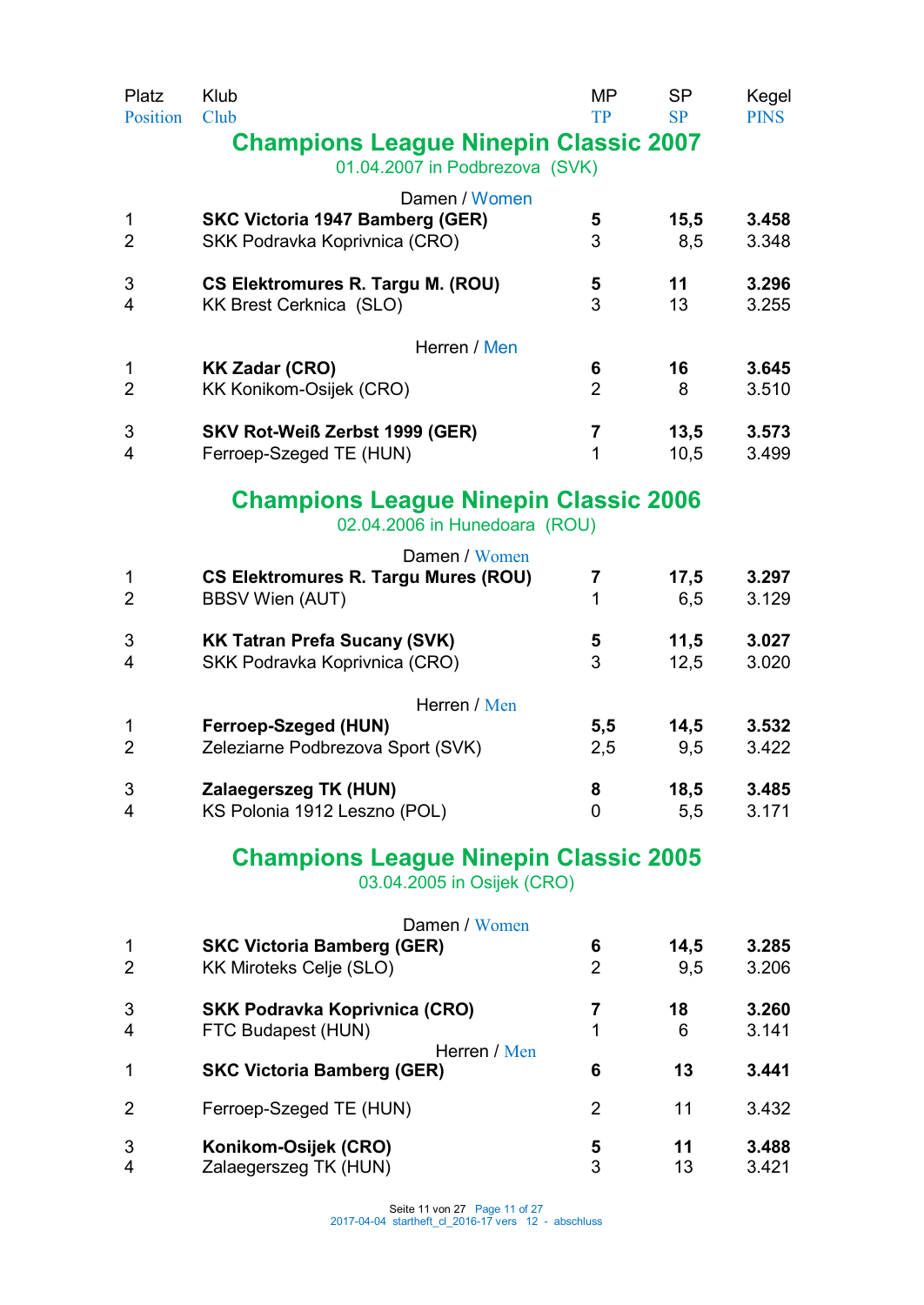| Platz    | Klub                                                                            | MΡ             | SP                | Kegel       |
|----------|---------------------------------------------------------------------------------|----------------|-------------------|-------------|
| Position | Club                                                                            | TP             | SP                | <b>PINS</b> |
|          | <b>Champions League Ninepin Classic 2004</b><br>30.05.2004 in Hagenwerder (GER) |                |                   |             |
|          | Damen / Women                                                                   |                |                   |             |
| 1        | <b>KK Miroteks Celje (SLO)</b>                                                  | 5              | 12                | 3.377       |
| 2        | KK Podravka Koprivnica (CRO)                                                    | 3              | $12 \overline{ }$ | 3.339       |
| 3        | CS Elektromures R. Targu M. (ROU)                                               | 6              | 15,5              | 3.455       |
| 4        | SKC Victoria Bamberg (GER)                                                      | $\overline{2}$ | 8,5               | 3.298       |
|          | Herren / Men                                                                    |                |                   |             |
| 1        | KK Kandit Prem. Osijek (CRO)                                                    | 6              | 15                | 3.566       |
| 2        | KK Triglav Kranj (SLO)                                                          | 2              | 9                 | 3.498       |
| 3        | <b>SKC Victoria Bamberg (GER)</b>                                               | 7              | 14                | 3.567       |
| 4        | SKC Staffelberg Staffelstein (GER)                                              | 1              | 10                | 3.453       |
|          |                                                                                 |                |                   |             |

## **Champions League Ninepin Classic 2003**

14.06.2003 in Bozen (ITA)

|              | Damen / Women                             |      |      |      |    |
|--------------|-------------------------------------------|------|------|------|----|
| $\mathbf{1}$ | <b>SKC Victoria Bamberg (GER)</b>         | 2226 | 1268 | 3494 | 3  |
| 2            | <b>KK Miroteks Celje (SLO)</b>            | 2223 | 1246 | 3469 | 9  |
| 3            | KK Slavia Praha (CZE)                     | 2204 | 1036 | 3240 | 21 |
|              | Herren / Men                              |      |      |      |    |
| $\mathbf{1}$ | <b>SKC Victoria Bamberg (GER)</b>         | 2331 | 1341 | 3672 | 1  |
| 2            | Zeleziarne Podbrezova Sport (SVK)         | 2331 | 1273 | 3604 | 8  |
| 3            | <b>KK Kandit Premijer Osijek</b><br>(CRO) | 2350 | 1204 | 3554 | 8  |

## **Europa League Ninepin Classic 2002**

|                | Damen / Women                               |   |       |   |
|----------------|---------------------------------------------|---|-------|---|
| 1              | <b>CS Elektromures R. Targu Mures (ROU)</b> | 2 | 5344  | 2 |
| 2              | KK Rijeka-Kvarner W.S.O.<br>(CRO)           | 2 | 5251  | 2 |
| 3              | SKC Victoria Bamberg (GER)                  | 2 | 5688  | 4 |
| 3              | KK Slavia Praha<br>(CZE)                    | 2 | 5445  | 0 |
|                | Herren / Men                                |   |       |   |
| $\mathbf 1$    | KK Triglav Kranj (SLO)                      | 2 | 12496 |   |
| 2              | SKC Victoria Bamberg (GER)                  | 2 | 12052 | 0 |
| 3              | KK Kandit Premijer Osijek (CRO)             | 2 | 11582 | 2 |
| $\overline{4}$ | MEH Szeged (HUN)                            | 2 | 11503 | 2 |
|                |                                             |   |       |   |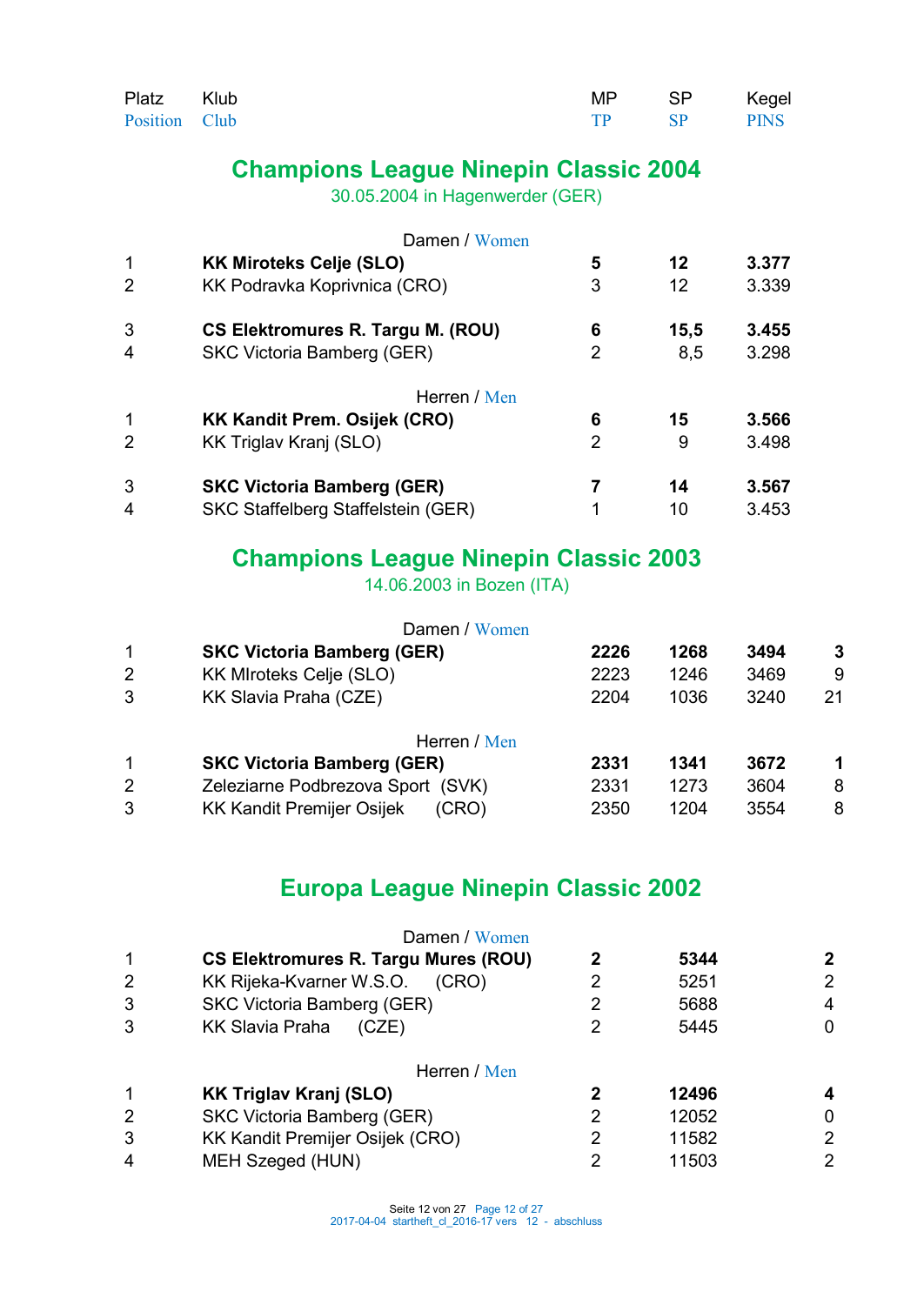## **QUALIFIZIERTE MANNSCHAFTEN 2016 / Qualified Teams 2016**

Nation / nation / Klub / club Nation / nation / Klub / club Nation / Registered Nation / Registered Nation / Klub / club Damen / Women **Herren** / Men  $\_$  , and the state of the state of the state of the state of the state of the state of the state of the state of the state of the state of the state of the state of the state of the state of the state of the state of the **Titelverteidiger / Title-Holder** AUT BBSV Wien **HUN** Szegedi TE (neu Alabardos) **Weltpokal 2016 / World-Cup 2016**  GER SKC Victoria 1947 Bamberg GER SKV Rot-Weiß Zerbst 1999 HUN Rakoshegyi Vasutas SE SVK ZP Sport a.s. Podbrezova CRO KK Mlaka Rijeka SRB KK "Beograd" Beograd ROU C.S. Elektro Romgaz Targu Mures SLO KK Konstruktor Maribor SLO KK Celje CRO KK Zapresic SRB Kristal Zrenjanin **ITA** KK Neumarkt – Imperial Life SVK ZP Sport a.s. Podbrezova CZE SKK Rokycany FRA Boule dÒr Soults Sous Forets (als EP 3)

### **Europapokal 2016 / European-Cup 2016**

| AUT BSV Voith St. Pölten |                                         | AUT        | BSV Voith St. Pölten      |
|--------------------------|-----------------------------------------|------------|---------------------------|
|                          | POL KS Alfa - Vector Tarnowo Podgorne   | <b>HUN</b> | Zalaegerszegi TK          |
|                          | FRA Boule dÒr Soults Sous Forets (WP 8) | <b>SLO</b> | KK Calcit Kamnik          |
|                          |                                         | <b>GER</b> | SKC Victoria 1947 Bamberg |
|                          |                                         | CZE.       | <b>SKK Vrchlaby</b>       |

### **NBC-Pokal 2016 / NBC-Cup 2016**

Damen / Women **Herren** / Men

|                   | <b>HUN</b> | Repcelaki SE           |
|-------------------|------------|------------------------|
| GER KC Schrezheim | SI O       | KK Konstruktor Maribor |
|                   | GER        | KC Schwabsberg         |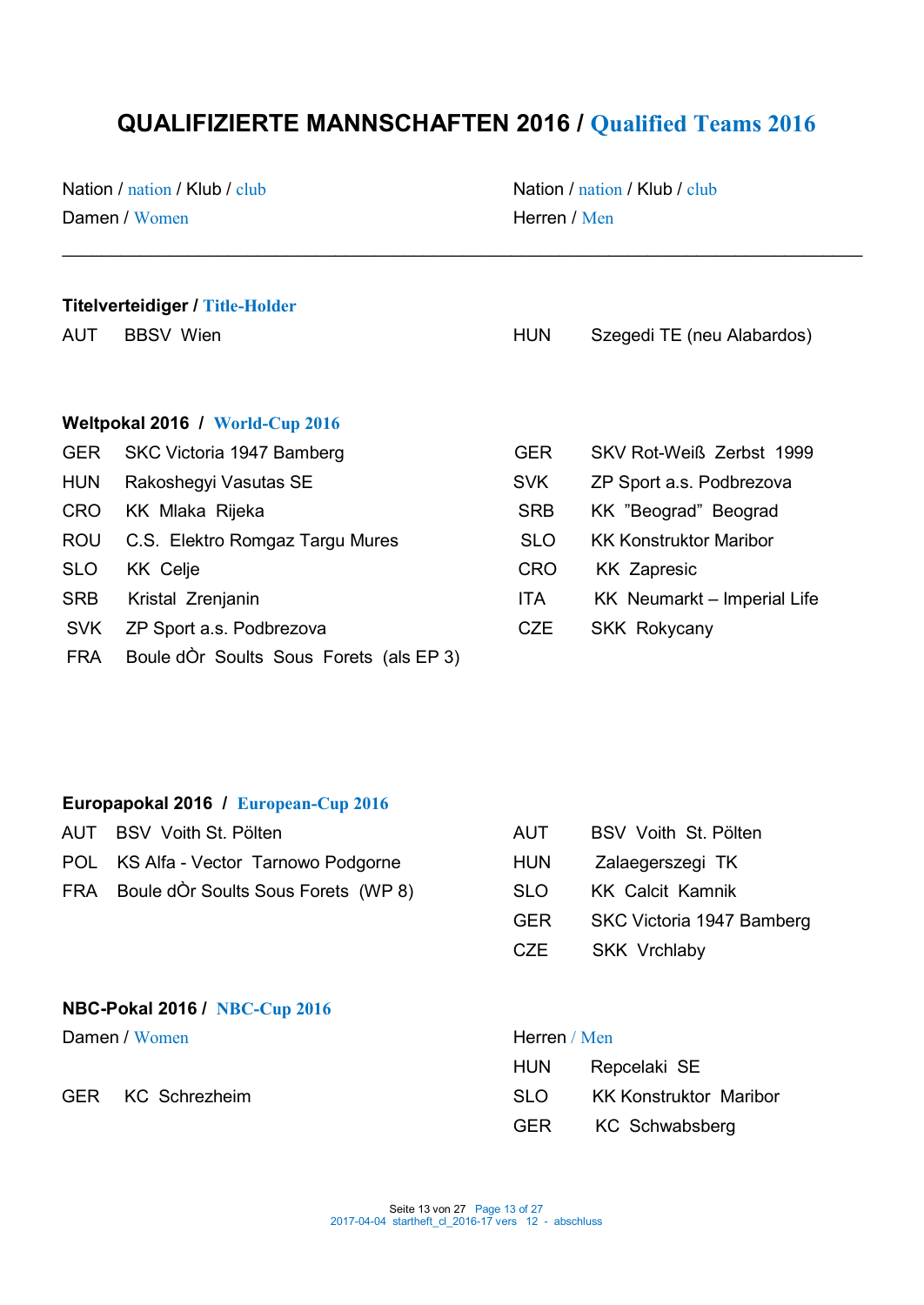## **Weltpokal – Mannschaft 2016 / World-Cup – Club-Teams 2016**

Bozen (ITA)

| Damen / Women<br>Finale / Final                                        |                                         | <b>TP</b> | <b>SP</b>       |
|------------------------------------------------------------------------|-----------------------------------------|-----------|-----------------|
| HUN<br>Rakoshegyi Vasutas SE                                           | gegen vs. GER SKC Victoria 1947 Bamberg | 2:6       | 5.5:18.5        |
| Spiel um Platz 3 / Match Position 3<br><b>AUT</b><br><b>BBSV Wien</b>  | gegen vs. CRO KK Mlaka Rijeka           | 1:7       | 10.5:13.5       |
| Halbfinale / Semi-Finals                                               |                                         |           |                 |
| <b>HUN Rakoshegy Vasutas SE</b>                                        | gegen vs. AUT BBSV Wien                 | 6:2       | 11:13           |
| <b>GER SKC Victoria 1947 Bamberg</b>                                   | gegen vs. CRO KK Mlaka Rijeka           | 7:1       | 18:6            |
| Herren / Men<br>Finale / Final                                         |                                         | <b>TP</b> | <b>SP</b>       |
| GER SKV Rot-Weiß Zerbst 1999                                           | gegen vs. SVK ZP Sport a.s. Podbrezova  | 6:2       | 16:8            |
| Spiel um Platz 3 / Match Position 3<br><b>SRB KK "Beograd" Beograd</b> | gegen vs. HUN Alabardos Szegedi TE      | 6:2       | 15:9            |
| Halbfinale / Semi-Finals                                               |                                         |           |                 |
| <b>HUN</b> Alabardos Szegedi TE                                        | gegen vs. GER SKV Rot-Weiß Zerbst 1999  |           | $2:6$ 8.5:15.5  |
| <b>SRB</b> KK "Beograd" Beograd                                        | gegen vs. SVK ZP Sort a.s. Pobrezova    |           | $2:6$ 10.5:13.5 |

## **Europapokal – Mannschaft 2016 /** European-Cup Club-Teams 2016

Backa Topola (SRB)

| Damen / Women<br>Finale / Final                                 |                                                                                | ТP  | SP             |
|-----------------------------------------------------------------|--------------------------------------------------------------------------------|-----|----------------|
| <b>CRO ZKK "Istra" Porec</b>                                    | gegen vs. GER KV Liedolsheim                                                   | 5:3 | 14:10          |
| Spiel um Platz 3 / Match Position 3                             | <b>POL KS A. V. Tarnowo Podgorne</b> gegen vs. <b>AUT BSV Voith St. Pölten</b> |     | $1:7$ 7.5:16.5 |
| Halbfinale / Semi-Finals<br><b>POL</b> KS A.V. Tarnowo Podgorne | gegen vs. CRO ZKK "Istra" Istra Porec                                          | 0:8 | 4:20           |
| <b>GER KV Liedolsheim</b>                                       | gegen vs AUT BSV Voith St. Pölten.                                             | 5:3 | 13:11          |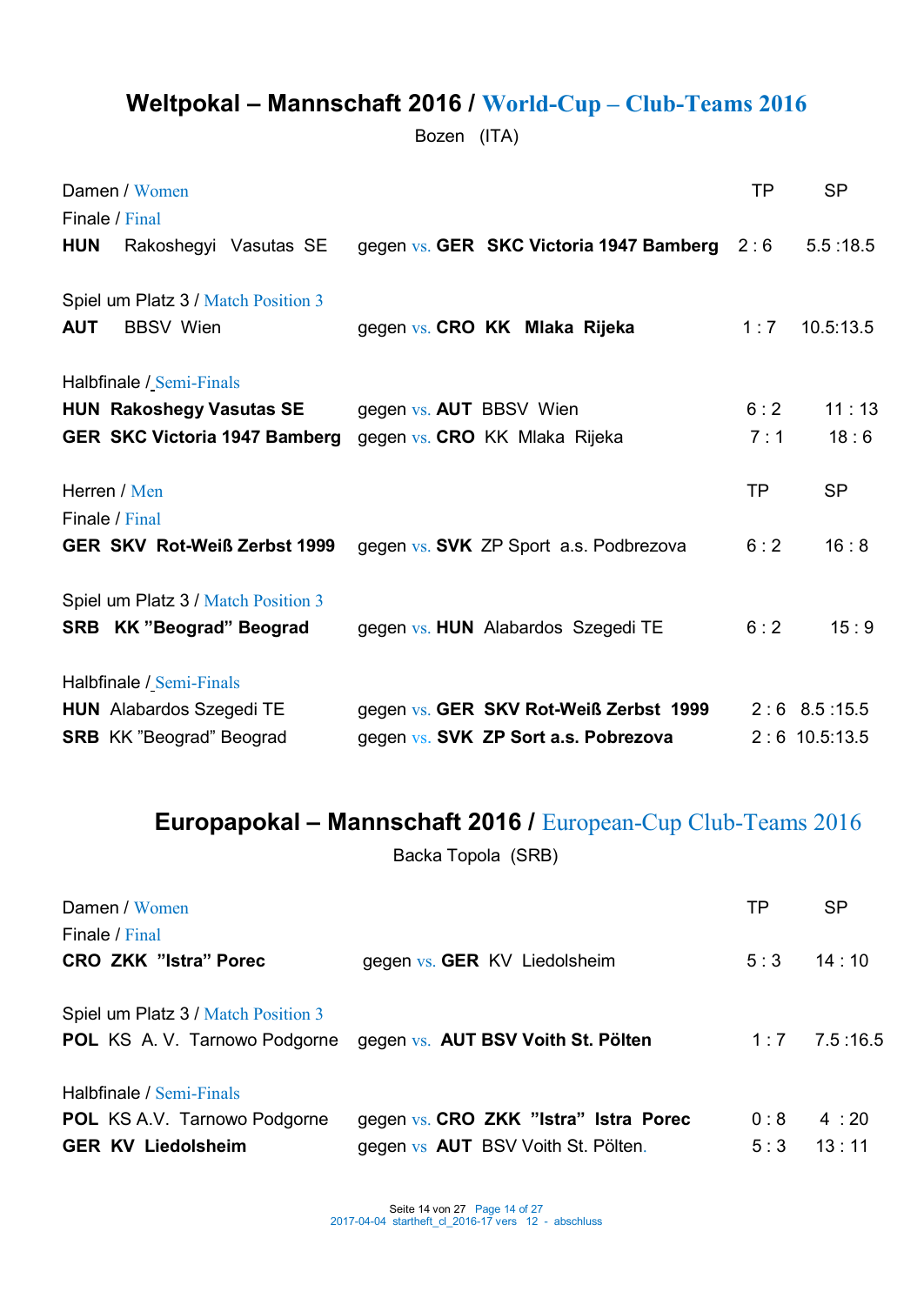| Herren / Men<br>Finale / Final                                                            |                                                                           | ТP         | SP                |
|-------------------------------------------------------------------------------------------|---------------------------------------------------------------------------|------------|-------------------|
| <b>AUT</b> BSV Voith St. Pölten                                                           | gegen vs. CRO KK "Grmoscica" Zagreb                                       | 2:6        | 9:15              |
| Spiel um Platz 3 / Match Position 3<br><b>SLO</b> KK "Calcium" Kamnik                     | gegen vs. HUN Zalaegerszegi TK                                            |            | $3:5$ 12.5 : 11.5 |
| Halbfinale / Semi-Finals<br><b>SLO</b> KK "Calcium" Kamnik<br><b>HUN</b> Zalaegerszegi TK | gegen vs. AUT BSV Voith St. Pölten<br>gegen vs. CRO KK "Grmoscica" Zagreb | 2:6<br>3:5 | 9.5:14.5<br>12:12 |

## **NBC – Cup 2016 / NBC-Cup Club-Teams 2016**

Ritzing (AUT)

| Damen / Women                                                                                 |                                                                    | <b>TP</b>         | <b>SP</b>               |
|-----------------------------------------------------------------------------------------------|--------------------------------------------------------------------|-------------------|-------------------------|
| Finale / Final<br><b>CZE</b> KK Slavia Praha                                                  | gegen vs. GER KC Schrezheim                                        | 2.5:5.5:11:13     |                         |
| Spiel um Platz 3 / Match Position<br><b>HUN</b> Balatoni Vasas                                | gegen vs. SLO KK Triglav Kranj                                     | $3:5$ 10.5 : 13.5 |                         |
| Halbfinale / Semi-Finals<br><b>CZE KK Slavia Praha</b><br><b>GER KC Schrezheim</b>            | gegen vs. HUN Balatoni Vasas<br>gegen vs. SLO KK Triglav Kranj     | 4:4<br>6:2        | 13:11<br>14:10          |
| Herren / Men<br>Finale / Final<br><b>SLO</b> KK Konstruktor Maribor                           | gegen vs. HUN Repcelaki SE                                         | 1:7               | 9:15                    |
| Spiel um Platz 3 / Match Position 3<br><b>AUT</b> KSK Union Orth a.d. Donau                   | gegen vs. GER KC Schwabsberg                                       |                   | $2:6$ $9.5:14.5$        |
| Halbfinale / Semi-Finals<br><b>AUT</b> KSK Union Orth a.d. Donau<br><b>GER KC Schwabsberg</b> | gegen vs. SLO KK Konstruktor Maribor<br>gegen vs. HUN Repcelaki SE | 1:7               | $3:5$ 10.5:13.5<br>7:17 |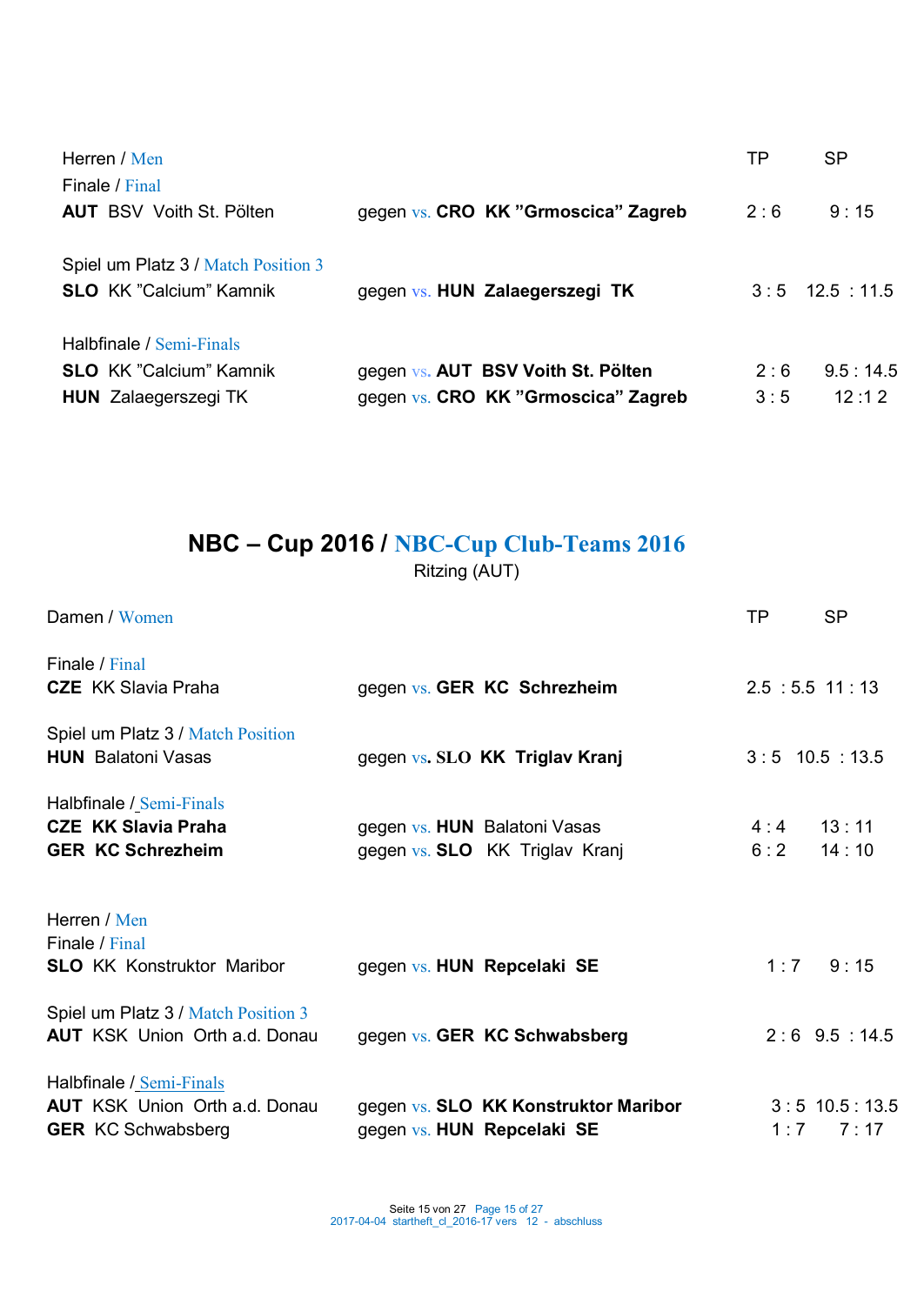## **Zeitplan Champions League 2016/2017 / Schedule**

## **1. Runde – Hinspiel am 26.11.2016, Spielbeginn: 13:00 Uhr 1 st round - first match on November 21st 2015 match beginning 1.00 p. m. Damen / Women** Weltpokal 4 gegen vs. Europapokal 2 ROU CS El. Romgaz Targu Mures gegen vs. POL KS Alfa Vektor Tarnowo Podgorne Hauptschiedsrichter / Head Referee **B E S E, Dumitru** (ROU) 4 Bahnen<br>7 · 1 · 18 · 6 · 3 · 3 · 3 · 3 **059 2 : 0 7 :1 18 : 6 3.228 : 3.059**  Spiel 2 / Match 2 Europapokal 1 gegen vs. Weltpokal 5 SLO KK Celje **gegen vs. AUT BSV Voith St. Pölten**  Hauptschiedsrichter / Head Referee **Pr. Dr. sc. PERSI**, Nenad (CRO) 4 Bahnen **2 : 0 7 : 1 14 : 10 3.298 : 3.197**  Spiel 3 / Match 3 NBC Cup 1 gegen vs. Weltpokal 6<br>
GER KC Schrezheim Gegen vs. SRB KK Kristal gegen vs. SRB KK Kristal Zrenjanin Hauptschiedsrichter / Head Referee **D E N N I G**, Michael (GER) 4 Bahnen **2 : 0 7 : 1 16.5 : 7.5 3.377 : 3.271**  Spiel 4 / Match 4 Weltpokal 8 (EP 3) gegen vs. Europapokal 3 FRA Boule dÓr Soults Sous Forest gegen vs. SVK ZP Sprt a.s. Podbrezova Hauptschiedsrichter / Head Referee **D I F F E N T H A L E R**, Michael (FRA) 4 Bahnen **0 : 2 1 : 7 6.5 : 17.5 3.020 : 3.281 Herren / Men** Spiel 1 / Match 1 Titelverteidiger / Title-holder gegen vs. MEP 5<br>HUN Alabardos Szegedi TE gegen vs. CZE SKK Vrh gegen vs. CZE SKK Vrhlabi<br>Feree **TOTH**. Redmond Hauptschiedsrichter / Head Referee **T O T H,** Redmond (HUN) 4 Bahnen **2 : 0 8 : 0 21 : 3 3.838 : 3.272**  Spiel 2 / Match 2 Weltpokal 1 / World-Cup 1 gegen vs. Europapokal 3 / European-Cup 3 (getauscht mit EP 4) GER SKV Rot-Weiß Zerbst 1999 gegen vs. SLO KK Calcit Kamnik Hauptschiedsrichter / Head Referee **TRETTER**, Dieter (GER) 4 Bahnen<br>2:0 8:0 18:6 3.933:3.632 **2 : 0 8 : 0 18 : 6 3.933 : 3.632**  Spiel 3 / Match 3 Weltpokal 2 / World-Cup 2 gegen vs. NBC-Pokal 3 / NBC-Cup 3 SVK KK ZP Sport a.s. Podbrezova gegen vs. GER KC Schwabsberg Hauptschiedsrichter / Head Referee **H A R C O V A,** Alzbeta (CZE) 6 Bahnen  **2 : 0 6 : 2 14.5 : 9.5 3.798 : 3.653**  Spiel 4 / Match 4 Weltpokal 3 / World-Cup 3 gegen vs. Europapokal 4 / European-Cup 4 (getauscht mit EP 3) SRB KK Beograd Beograd gegen vs. GER SKC Victoria 1947 Bamberg e.V. Hauptschiedsrichter / Head Referee **S T I K O V A C,** Dragoslav(SRB) 4 Bahnen **0 : 2 3 : 5 13 : 11 3.735 : 3.770**  Spiel 5 / Match 5 Weltpokal 4 / World-Cup 4 gegen vs. Europapokal 2 / European-Cup 2 CRO KK Zapresic Zapresic gegen vs. HUN Zalaegerszegi TK Hauptschiedsrichter / Head Referee **F I L I P O V I C,** Nikola (CRO ) 4 Bahnen **2 : 0 6 : 2 17 : 7 3.851 : 3.651**  Spiel 6 / Match 6 Europapokal 1 / European-Cup 1 gegen vs. Weltpokal 7 / World-Cup 7 AUT BSV Voith St. Pölten gegen vs. CZE SKK Rokycany<br>Hauptschiedsrichter / Head Referee **BUDER, Ewald**  Hauptschiedsrichter / Head Referee **B U D E R,** Ewald (AUT) 4 Bahnen  **2 : 0 5 : 3 14 : 10 3.500 : 3.425**  Spiel 7 / Match 7 NBC- Pokal 1 / NBC-Cup 2 gegen vs. Weltpokal 6/ World-Cup 6 HUN Repcelaki gegen vs. POL KS Polonia Leszno 1912<br>Hauptschiedsrichter / Head Referee **DANTER, Helmut** (AUT) 4 Bahnen Hauptschiedsrichter / Head Referee  **2 : 0 7 : 1 17.5 : 6.5 3.771 : 3.472**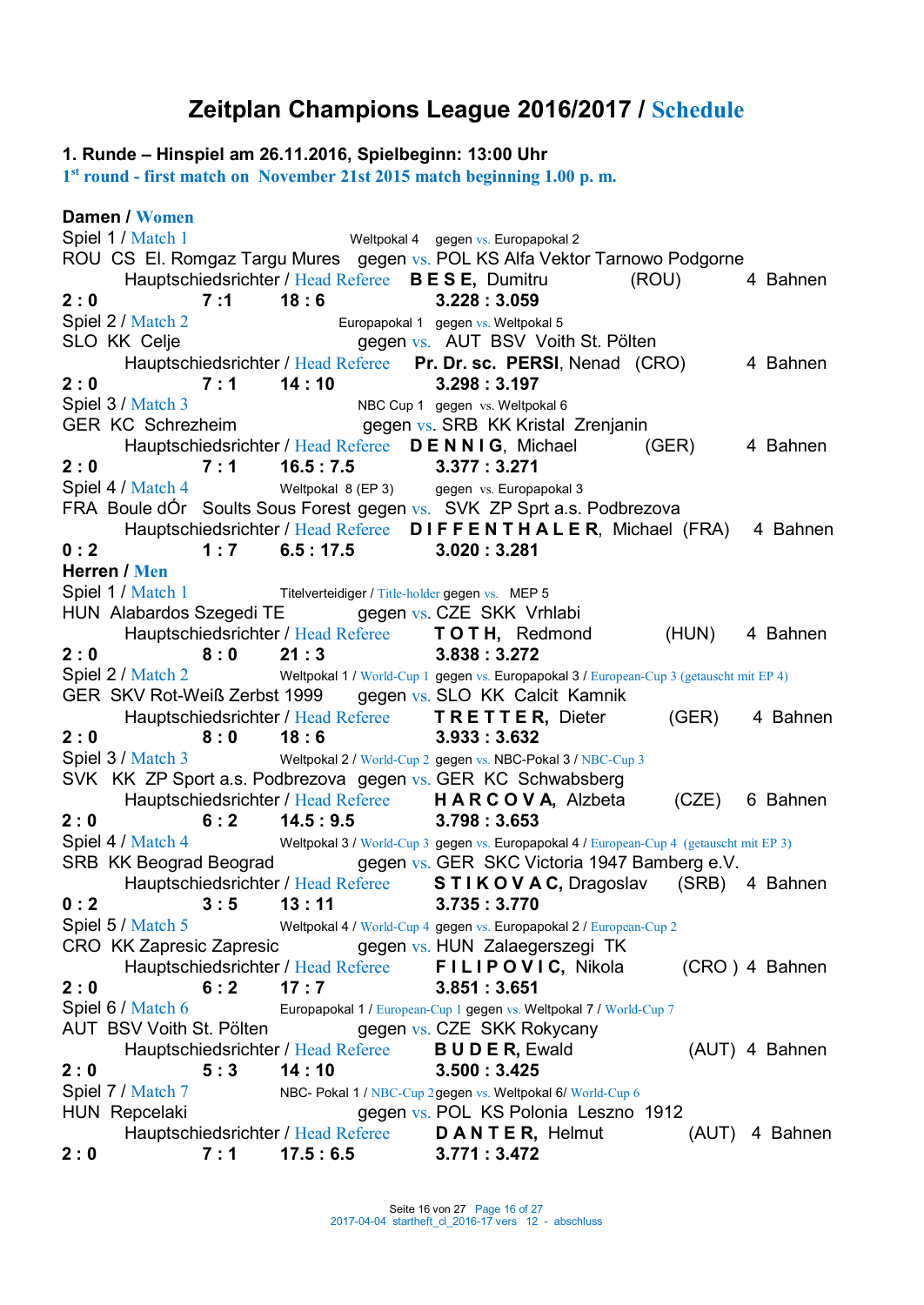| Spiel 8 / Match 8<br>ITA KK Neumarkt Imperial - Life                                                                                                                                   |                   |                                                                         | Weltpokal 5 / World-Cup 5 gegen vs. NBC-Pokal 2 / NBC-Cup 2<br>gegen vs. SLO KK Konstruktor Maribor<br>Hauptschiedsrichter Head Referee COMINCIOLI, Aldo                                                                                                                                                                                                                                                                                                                                                                                                                                                                                                                                                                                                       | (ITA)          | 4 Bahnen             |
|----------------------------------------------------------------------------------------------------------------------------------------------------------------------------------------|-------------------|-------------------------------------------------------------------------|----------------------------------------------------------------------------------------------------------------------------------------------------------------------------------------------------------------------------------------------------------------------------------------------------------------------------------------------------------------------------------------------------------------------------------------------------------------------------------------------------------------------------------------------------------------------------------------------------------------------------------------------------------------------------------------------------------------------------------------------------------------|----------------|----------------------|
| 2:0                                                                                                                                                                                    | 6:2               | 13:11                                                                   | 3.591:3.549                                                                                                                                                                                                                                                                                                                                                                                                                                                                                                                                                                                                                                                                                                                                                    |                |                      |
|                                                                                                                                                                                        |                   | 1. Runde – Rückspiel am 10.12.2016, Spielbeginn: 13:00 Uhr              | 1 <sup>st</sup> round - first match on December 5 <sup>th</sup> 2015 match beginning 1.00 p.m.                                                                                                                                                                                                                                                                                                                                                                                                                                                                                                                                                                                                                                                                 |                |                      |
| Damen / Women<br>Spiel 5 / Match 5<br>0:2<br>Spiel 6 / Match 6<br>AUT BSV Voith St. Pölten<br>0:2<br>Spiel 7 / Match 7<br>SRB Kristal Zrenjanin<br>2:0<br>SVK ZP Sport a.s. Podbrezova | 0:8<br>2:6<br>6:2 | POL KS Alfa - Vektor Tarnowo Podgorne<br>7:17<br>10.5:13.5<br>12.5:11.5 | Europapokal 2 / European-Cup 2gegen vs. Weltpokal 4 / World-Cup 4<br>gegen vs. ROU CS El. Romgaz Targu Mures<br>Hauptschiedsrichter / Head Referee KOZAKIEWICZ, Mariusz (POL) 4 Bahnen<br>3.148:3.326<br>Weltpokal 5 / World-Cup 5 gegen vs. Europapokal 1 / European Cup 1<br>gegen vs. SLO KK Celje<br>Hauptschiedsrichter / Head Referee <b>B UDER</b> , Ewald (AUT)<br>3.304:3.374<br>Weltpokal 6/World Cup 6 gegen NBC Cup 1 / NBC Cup 1<br>gegen vs. GER KC Schrezheim<br>Hauptschiedsrichter / Head Referee J AZIC, Snezana<br>3.352 : 3.330<br>Spiel 8 / Match 8 Europapokal 3/ Europeam Cup 3 gegen vs. Weltpokal 7 / World Cup 7<br>gegen vs. FRA Boule dòr Soults Sous Forest<br>Hauptschiedsrichter / Head Referee HARCOVA, Alzbeta (CZE) 6 Bahnen | (SRB)          | 4 Bahnen<br>4 Bahnen |
| 0:2                                                                                                                                                                                    | 3.5:4.5           | 12.5:11.5                                                               | 3.302:3.279<br>$2:2$ 10.5:5.5 30:18                                                                                                                                                                                                                                                                                                                                                                                                                                                                                                                                                                                                                                                                                                                            |                |                      |
| Herren / Men<br>CZE.<br>SKK Vrchlabi<br>0:2                                                                                                                                            | 0:8               | Hauptschiedsrichter / Head Referee<br>5.5:18.5                          | Spiel 9 / Match 9 Europapokal 5 / European-Cup 5 gegen vs. Titelverteidiger / Title-holder **<br>gegen vs. HUN Alabardos Szegedi TE<br>TUMA, Jiri<br>3.259 : 3.632<br>Spiel 10 / Match 10 get. mit EP 4 Europapokal 3 / European-Cup 3 gegen vs. Weltpokal 1 / World-Cup 1                                                                                                                                                                                                                                                                                                                                                                                                                                                                                     | (CZE) 4 Bahnen |                      |
| SLO KK Calcit Kamnik                                                                                                                                                                   |                   |                                                                         | gegen vs. GER SKV Rot-Weiß Zerbst 1999<br>Hauptschiedsrichter / Head Referee G R U B I C, Gordana (SLO) 6 Bahnen                                                                                                                                                                                                                                                                                                                                                                                                                                                                                                                                                                                                                                               |                |                      |
| 0:2                                                                                                                                                                                    | 1:7               | 9:15                                                                    | 3.521:3.688                                                                                                                                                                                                                                                                                                                                                                                                                                                                                                                                                                                                                                                                                                                                                    |                |                      |
| Spiel 11 / Match 11<br>GER KC Schwabsberg                                                                                                                                              |                   |                                                                         | NBC-Pokal 3 / NBC-Cup 3 gegen vs. Weltpokal 2 / World-Cup 2<br>gegen vs. SVK ZP Sport a.s. Podbrezova<br>Hauptschiedsrichter / Head Referee BELOW, Reinhold (GER) 4 Bahnen                                                                                                                                                                                                                                                                                                                                                                                                                                                                                                                                                                                     |                |                      |
| 2:0                                                                                                                                                                                    | 6:2               | 14:10                                                                   | $2:2$ 8:8 23.5:24.5<br>3.674:3.638                                                                                                                                                                                                                                                                                                                                                                                                                                                                                                                                                                                                                                                                                                                             |                |                      |
| Spiel 12 / Match 12 get.m it $EP$ 3<br>GER SKC Victoria 1947 Bamberg e.V.                                                                                                              |                   | Hauptschiedsrichter / Head Referee                                      | Europapokal 4 / European-Cup 4 gegen vs. Weltpokal 3 / World-Cup 3<br>gegen vs. SRB KK Beograd Beograd<br><b>KOCH, Michael</b>                                                                                                                                                                                                                                                                                                                                                                                                                                                                                                                                                                                                                                 |                | (GER) 6 Bahnen       |
| 2:0                                                                                                                                                                                    | 6:2               | 13.5:10.5                                                               | 3.868:3.764                                                                                                                                                                                                                                                                                                                                                                                                                                                                                                                                                                                                                                                                                                                                                    |                |                      |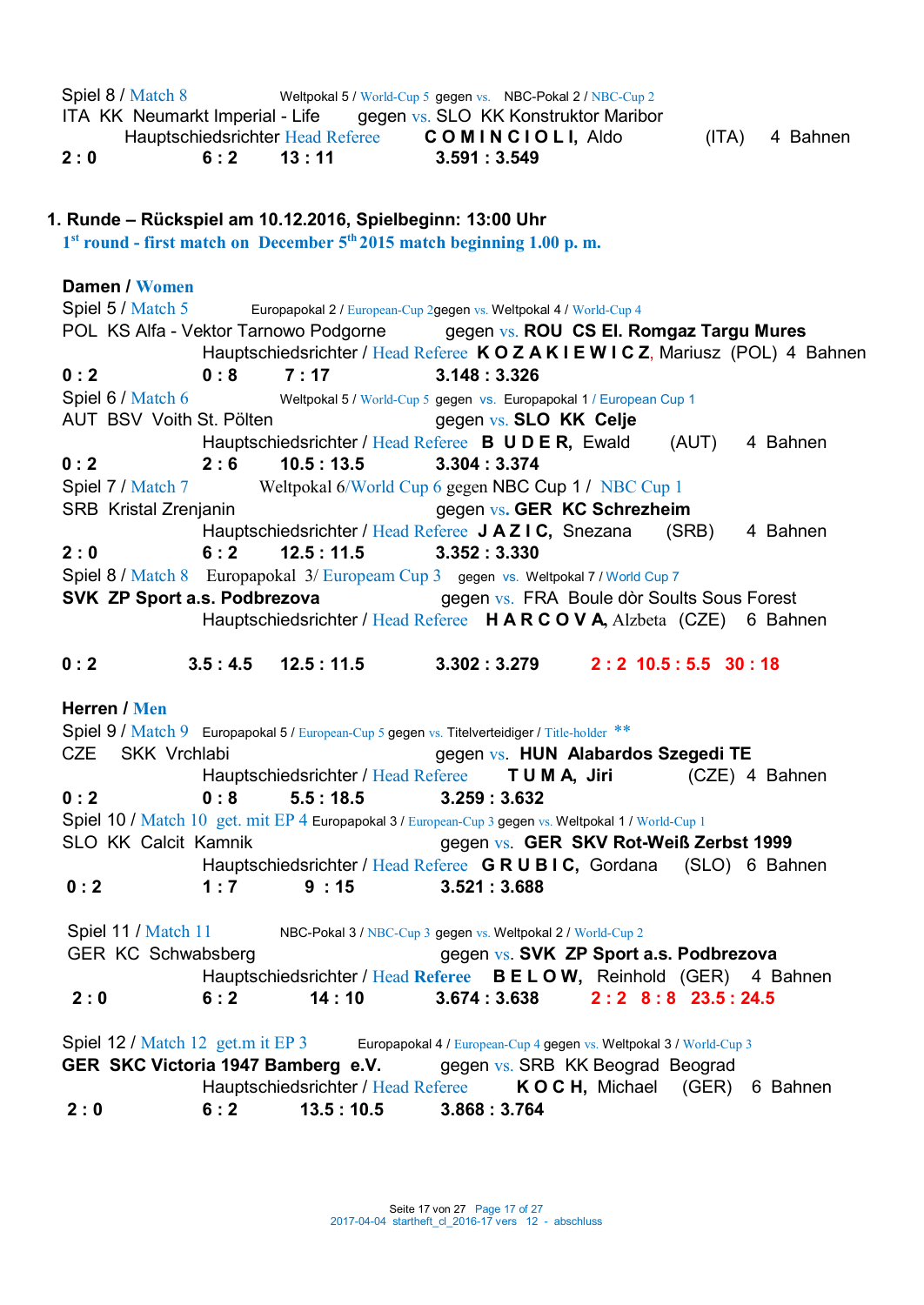| HUN Zalaegerszegi TK<br>gegen v.s CRO Zapresic Zapresic                                           |  |  |  |
|---------------------------------------------------------------------------------------------------|--|--|--|
|                                                                                                   |  |  |  |
| Hauptschiedsrichter / Head Referee MITROVIC, Milan<br>(SLO)<br>6 Bahnen                           |  |  |  |
| 3.430 : 3.513<br>3:5<br>12:12<br>0:2                                                              |  |  |  |
| Spiel 14 / Match 14 Weltpokal 6 / World-Cup 6 statt WP 7 gegen vs. Europapokal 1 / European-Cup 1 |  |  |  |
| gegen v.s. AUT BSV Voith St. Pölten<br>CZE SKK Rokycany                                           |  |  |  |
| Hauptschiedsrichter / Head Referee<br><b>HETCL, Ladislav</b><br>(CZE)<br>4 Bahnen                 |  |  |  |
| $2:6$ 13.5:10.5<br>3.466 : 3.500<br>0:2                                                           |  |  |  |
| Spiel 15 / Match 15 Weltpokal 6 / World-Cup 6<br>gegen vs. NBC-Pokal 1 / NBC-Cup 1                |  |  |  |
| POL KS Polonia Leszno 1912<br>gegen v.s. HUN Repcelaki SE                                         |  |  |  |
| <b>TRETTER, Dieter</b><br>Hauptschiedsrichter / Head Referee<br>(GER)<br>4 Bahnen                 |  |  |  |
| 3.536 : 3.693<br>$2:6$ 7.5:16.5<br>0:2                                                            |  |  |  |
| Spiel 16 / Match 16 MEP 5 statt NBC-Pokal 2 / NBC-Cup 2 gegen vs. Weltpokal 5 / World-Cup 5       |  |  |  |
| <b>SLO KK Konstruktor Maribor</b><br>gegen v.s. ITA KK Neumarkt Imperial - Life                   |  |  |  |
| <b>Prof. Dr. sc. PERSI, Nenad (SLO) 6 Bahnen</b><br>Hauptschiedsrichter / Head Referee            |  |  |  |
| $2:2$ 7:9 24:24<br>3.511:3.421<br>2:0<br>13:11<br>5:3                                             |  |  |  |

\*\* **DB, Ziffer 13** Treffen zwei Klubs einer Nation aufeinander, wird die zweite Mannschaft (z. B. Herren Spiel 1 EP 5) mit der Mannschaft des folgenden Spiels (z. B. Herren Spiel 2 EP 4) getauscht.

 **Rules, point 13** If two clubs of a nation have to play together, the second team (for example Men match 1 EC 5) has to be changed with the team of the ollowing match (for example Men match 2 EC 4).

\* (DB, Ziffer 3 / Rules, point 3) Freie Plätze werden nach der Platzierung ausschließlich aus Teilnehmern am Mannschaftsweltpokal belegt, im Übrigen bleiben die Plätze frei. Vacant starting-places can be occupied after the ranking exclusively through participants of World-Cup, for the rest the places remain unoccupied.

## **2. Runde – Hinspiel am 28.01.2017, Spielbeginn: 13:00 Uhr**

**2 nd round - first match on January 30th 2016 match beginning 1.00 p. m.** 

### **Damen / Women**

| Spiel 17 / Match 17                |     | Titelverteidiger / Title-holder gegen vs. Sieger Spiel 4-8 / Winner match 4-8 |                                                                         |                   |  |
|------------------------------------|-----|-------------------------------------------------------------------------------|-------------------------------------------------------------------------|-------------------|--|
| <b>AUT BBSV Wien</b>               |     | gegen vs. SVK ZP Sport a.s. Podbrezova                                        |                                                                         |                   |  |
|                                    |     | Hauptschiedsrichter / Head Referee                                            | SUPPAN, Cornelia                                                        | 4 Bahnen<br>(AUT) |  |
| 2:0                                | 7:1 | 19:5                                                                          | 3.435:3.195                                                             |                   |  |
| Spiel 18 / Match 18                |     |                                                                               | Weltpokal 1 / World-Cup 1 gegen vs. Sieger Spiel 3-7 / Winner match 3-7 |                   |  |
| GER SKC Victoria 1947 Bamberg e.V. |     |                                                                               | gegen vs. GER KC Schrezhem                                              | <b>15.00 Uhr</b>  |  |
|                                    |     | Hauptschiedsrichter / Head Referee                                            | <b>PETER, Walter</b>                                                    | 6 Bahnen<br>(GER) |  |
| 2:0                                | 7:1 | 16.5:7.5                                                                      | 3.615:3.311                                                             |                   |  |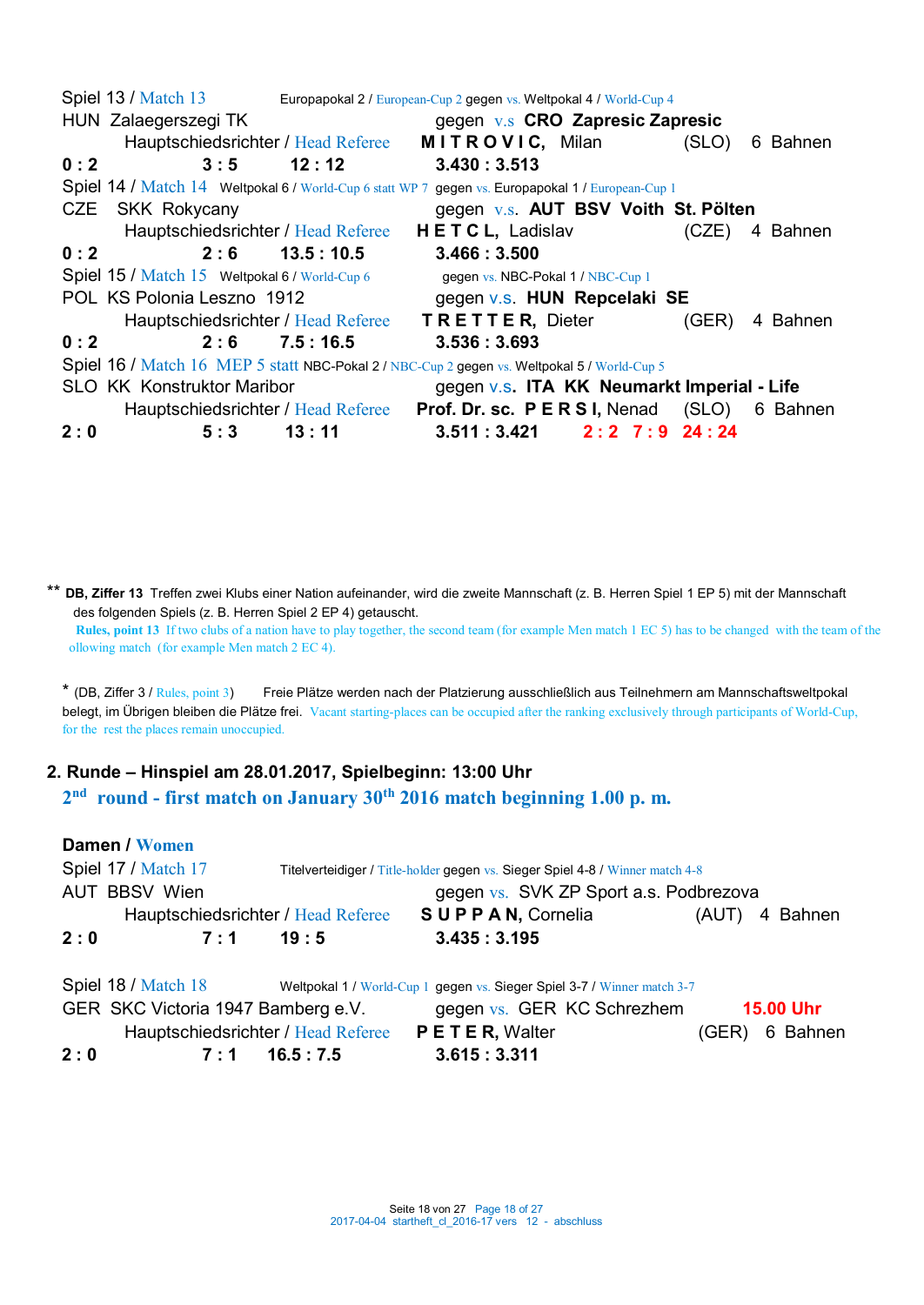| Spiel 19 / Match 19<br>HUN Rakoshegyi Vasutas SE                                                                                                            |                                           |          | Weltpokal 2 / World-Cup 2 gegen vs. Sieger Spiel 2-6 / Winner match 2-6<br>gegen vs. SLO KK Celje                                                                                                                      |       |                  |
|-------------------------------------------------------------------------------------------------------------------------------------------------------------|-------------------------------------------|----------|------------------------------------------------------------------------------------------------------------------------------------------------------------------------------------------------------------------------|-------|------------------|
|                                                                                                                                                             |                                           |          | Hauptschiedsrichter / Head Referee DANTER, Helmut                                                                                                                                                                      | (AUT) | 6 Bahnen         |
| 2:0                                                                                                                                                         | 5:3                                       | 12:12    | 3.446:3.442                                                                                                                                                                                                            |       |                  |
| CRO KK Mlaka Rijeka                                                                                                                                         |                                           |          | Spiel 20 / Match 20 Weltpokal 3 / World-Cup 3 gegen vs. Sieger Spiel 1-5 / Winner match 1-5<br>gegen vs. ROU CS El. Romgaz Targu Mures<br>Hauptschiedsrichter / Head Referee RAVNIC - GASPARINI, Natasa (CRO) 6 Bahnen |       |                  |
| 2:0                                                                                                                                                         | 6:2                                       | 15:9     | 3.425 : 3.289                                                                                                                                                                                                          |       |                  |
| Herren / Men<br>Spiel 17 / Match 17<br><b>HUN Alabardos Szegedi TE</b><br>2:0                                                                               | Hauptschiedsrichter / Head Referee<br>6:2 | 15:9     | Sieger Spiel 1-9 / Winner match 1-9 gegen vs. Sieger Spiel 8-16 / Winner match 8-16<br>gegen vs. ITA KK Neumarkt Imperial - Life<br><b>TOTH</b> , Redmond<br>3.746 : 3.624                                             | (HUN) | 4 Bahnen         |
| Spiel 18 / Match 18                                                                                                                                         |                                           |          | Sieger Spiel 2-10 / Winner match 2-10 gegen vs. Sieger Spiel 7-15 / Winner match 7-15                                                                                                                                  |       |                  |
| GER SKV Rot-Weiss Zerbst 1999                                                                                                                               |                                           |          | gegen vs . HUN Repcelaki SE                                                                                                                                                                                            |       |                  |
|                                                                                                                                                             |                                           |          | Hauptschiedsrichter / Head Referee BOCKLISCH, Max (GER)                                                                                                                                                                |       | 4 Bahnen         |
| 2:0                                                                                                                                                         | 6.5:1.5                                   | 13:11    | 3.877:3.734                                                                                                                                                                                                            |       |                  |
| SVK ZP Sport a.s. Podbrezova<br>2:0                                                                                                                         | Hauptschiedsrichter / Head Referee<br>6:2 | 16:8     | Spiel 19 / Match 19 Sieger Spiel 3-11 / Winner match 3-11 gegen vs. Sieger Spiel -14 / Winner match 6-14<br>gegen vs. AUT BSV Voith St. Pölten<br><b>HARCOVA, Alzbeta</b> (CZE)<br>3.834:3.711                         |       | 6 Bahnen         |
| Spiel 20 / Match 20                                                                                                                                         |                                           |          | Sieger Spiel 4-12 / Winner match 4-12 gegen vs. Sieger Spiel 5-13 / Winner match 5-13                                                                                                                                  |       |                  |
| GER SKC Victoria 1947 Bamberg e.V.                                                                                                                          |                                           |          | gegen vs CRO Zapresic Zapresic                                                                                                                                                                                         |       | <b>12.00 Uhr</b> |
|                                                                                                                                                             | Hauptschiedsrichter / Head Referee        |          | <b>KOCH, Michael</b>                                                                                                                                                                                                   | (GER) | 6 Bahnen         |
| 0:2                                                                                                                                                         | 1:7                                       | 10:14    | 3.658:3.745                                                                                                                                                                                                            |       |                  |
| 2. Runde - Rückspiel am 18.02.2017, Spielbeginn: 13:00 Uhr<br>2 <sup>nd</sup> round - return match on 20 <sup>th</sup> February 2016 match beginning 1 p.m. |                                           |          |                                                                                                                                                                                                                        |       |                  |
| Damen / Women                                                                                                                                               |                                           |          |                                                                                                                                                                                                                        |       |                  |
| Spiel 21 / Match 21                                                                                                                                         |                                           |          | Sieger Spiel 4-8 / Winner match 4-8 gegen vs. Titelverteidiger Title-holder                                                                                                                                            |       |                  |
| SVK ZP Sport a.s Podbrezova                                                                                                                                 | Hauptschiedsrichter / Head Referee        |          | gegen vs. AUT BBSV Wien<br>H A R C O V A, Alzbeta (CZE)                                                                                                                                                                |       | 6 Bahnen         |
| 0:2                                                                                                                                                         | 2:6                                       | 10:14    | 3.536 : 3.633                                                                                                                                                                                                          |       |                  |
|                                                                                                                                                             |                                           |          |                                                                                                                                                                                                                        |       |                  |
| Spiel 22 / Match 22                                                                                                                                         |                                           |          | Sieger Spiel 3-7 / Winner match 3-7 gegen vs. Weltpokal 1 / World-Cup 1                                                                                                                                                |       |                  |
| <b>GER KC Schrezheim</b>                                                                                                                                    | Hauptschiedsrichter / Head Referee,       |          | gegen vs. GER SKC Victoria 1947 Bamberg e.V.<br><b>DENNIG, Michael</b>                                                                                                                                                 | (GER) | 4 Bahnen         |
| 0:2                                                                                                                                                         | 1:7                                       | 6.5:17.5 | 3.298:3.553                                                                                                                                                                                                            |       |                  |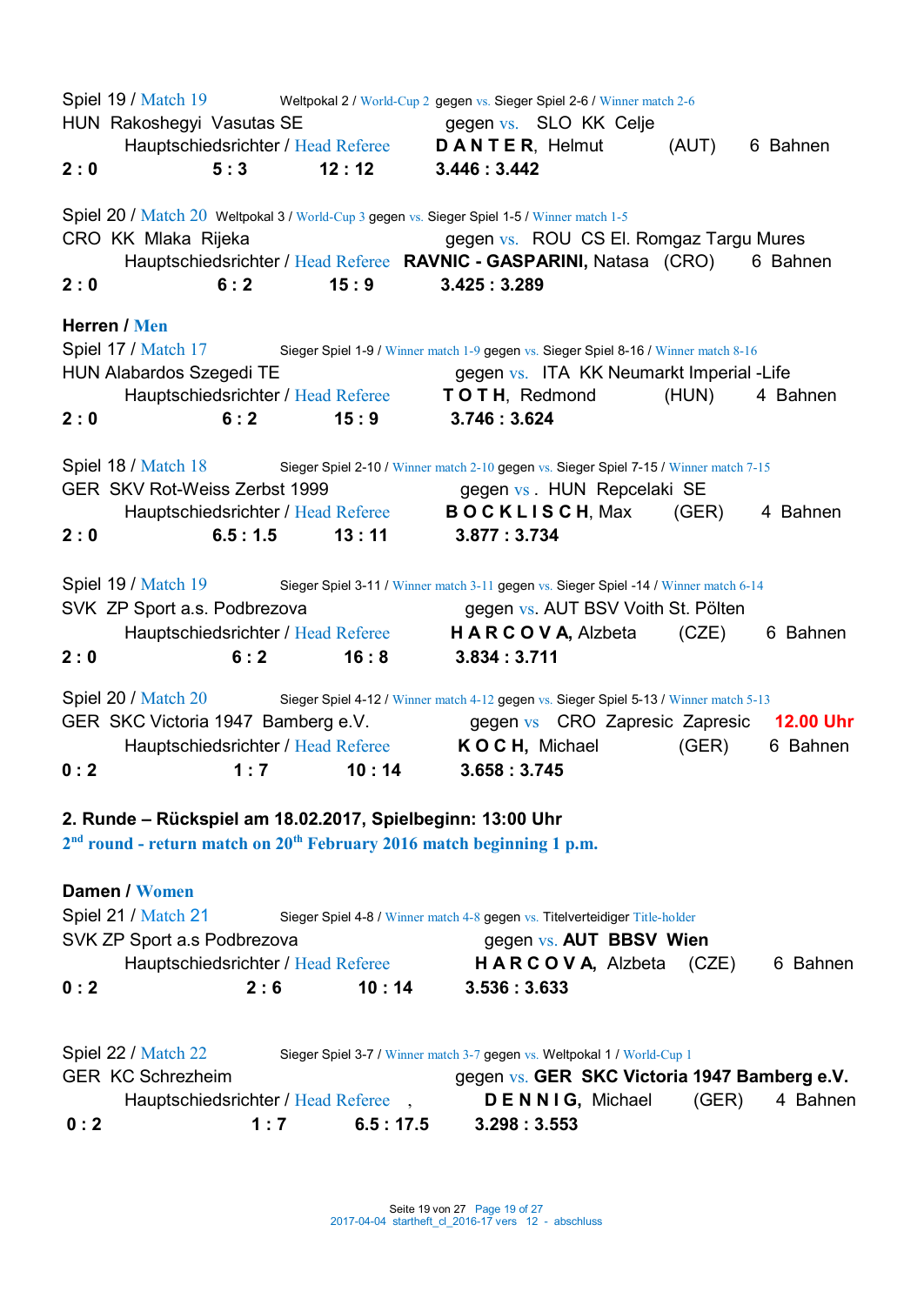| <b>Spiel 23 / Match 23</b>                                                                                                                                                  |                                                                                                                                                                                           | Sieger Spiel 2-6 / Winner match 2-6 gegen vs. Weltpokal 2 / World-Cup 2 <b>18.02.2017</b> |                                                                                                         |                                        |  |
|-----------------------------------------------------------------------------------------------------------------------------------------------------------------------------|-------------------------------------------------------------------------------------------------------------------------------------------------------------------------------------------|-------------------------------------------------------------------------------------------|---------------------------------------------------------------------------------------------------------|----------------------------------------|--|
| <b>SLO KK Celje</b>                                                                                                                                                         |                                                                                                                                                                                           |                                                                                           | gegen vs. HUN Rakoshegyi Vasutas SE                                                                     |                                        |  |
|                                                                                                                                                                             |                                                                                                                                                                                           | Hauptschiedsrichter / Head Referee                                                        | <b>MITROVIC, Milan</b>                                                                                  | (SLO) 4 Bahnen                         |  |
| 2:0                                                                                                                                                                         | 5:3                                                                                                                                                                                       | 16:8                                                                                      | 3.290:3.202                                                                                             | 2:28:828:20                            |  |
|                                                                                                                                                                             |                                                                                                                                                                                           |                                                                                           |                                                                                                         |                                        |  |
| Spiel 24 / Match 24 Sieger Spiel 1-5 / Winner match 1-5 gegen vs. Weltpokal 3 / World-Cup 3                                                                                 |                                                                                                                                                                                           |                                                                                           |                                                                                                         |                                        |  |
|                                                                                                                                                                             |                                                                                                                                                                                           |                                                                                           | ROU CS El. Romgaz Targu Mures gegen vs. CRO KK Mlaka Rijeka                                             |                                        |  |
|                                                                                                                                                                             |                                                                                                                                                                                           |                                                                                           | Hauptschiedsrichter / Head Referee BESE, Dumitru                                                        | (ROU)<br>4 Bahnen                      |  |
| 2:0                                                                                                                                                                         | 5:3                                                                                                                                                                                       | 12:12                                                                                     | 3.302 : 3.293                                                                                           | 2:29:7                                 |  |
|                                                                                                                                                                             |                                                                                                                                                                                           |                                                                                           |                                                                                                         |                                        |  |
| Herren / Men                                                                                                                                                                |                                                                                                                                                                                           |                                                                                           |                                                                                                         |                                        |  |
|                                                                                                                                                                             |                                                                                                                                                                                           |                                                                                           | Spiel 21 / Match 21 Sieger Spiel 8-16 / Winner match 8-16 gegen vs. Sieger Spiel 1-9 / Winner match 1-9 |                                        |  |
|                                                                                                                                                                             |                                                                                                                                                                                           | ITA KK Neumarkt Imperial - Life                                                           |                                                                                                         | gegen vs. HUN Alabardos Szegedi TE     |  |
|                                                                                                                                                                             |                                                                                                                                                                                           | Hauptschiedsrichter / Head Referee                                                        | <b>COMINCIOLI, Aldo</b>                                                                                 | (ITA)<br>4 Bahnen                      |  |
| 0:2                                                                                                                                                                         | 2:6                                                                                                                                                                                       | 10.5:13.5                                                                                 | 3.572:3.611                                                                                             |                                        |  |
| Spiel 22 / Match 22<br>Sieger Spiel 7-15 / Winner match 7-15 gegen vs. Sieger Spiel 2-10 / Winner match 2-10<br>HUN Repcelaki SE<br>gegen vs. GER SKV Rot-Weiss Zerbst 1999 |                                                                                                                                                                                           |                                                                                           |                                                                                                         |                                        |  |
|                                                                                                                                                                             |                                                                                                                                                                                           | Hauptschiedsrichter / Head Referee                                                        | <b>NIGL, Ronald</b>                                                                                     | (AUT)<br>4 Bahnen                      |  |
| 2:0                                                                                                                                                                         | 5:3                                                                                                                                                                                       | 12.5:11.5                                                                                 | 3.725:3.701                                                                                             | 2:26.5:9.5                             |  |
|                                                                                                                                                                             |                                                                                                                                                                                           |                                                                                           |                                                                                                         |                                        |  |
| Spiel 23 / Match 23                                                                                                                                                         |                                                                                                                                                                                           |                                                                                           | Sieger Spiel 6-14 / Winner match 6-14 gegen vs. Sieger Spiel 3-11 / Winner match 3-11                   |                                        |  |
| AUT BSV Voith St. Pölten                                                                                                                                                    |                                                                                                                                                                                           |                                                                                           |                                                                                                         | gegen vs.SVK ZP Sport a.s. Podbrezova  |  |
|                                                                                                                                                                             |                                                                                                                                                                                           | Hauptschiedsrichter / Head Referee                                                        |                                                                                                         | <b>SUPPAN, Cornelia</b> (AUT) 4 Bahnen |  |
| 0:2                                                                                                                                                                         | 2:6                                                                                                                                                                                       | 9:15                                                                                      | 3.571:3.718                                                                                             |                                        |  |
|                                                                                                                                                                             |                                                                                                                                                                                           |                                                                                           |                                                                                                         |                                        |  |
|                                                                                                                                                                             | Spiel 24 / Match 24 Sieger Spiel 5-13 / Winner match 5-13 gegen vs. Sieger Spiel 4-12 / Winner match 4-12<br><b>CRO Zapresic Zapresic</b><br>gegen vs. GER SKC Victoria 1947 Bamberg e.V. |                                                                                           |                                                                                                         |                                        |  |
|                                                                                                                                                                             |                                                                                                                                                                                           | Hauptschiedsrichter / Head Referee                                                        | <b>FILIPOVIC.</b> Nikola                                                                                | (CRO) 4 Bahnen                         |  |
|                                                                                                                                                                             |                                                                                                                                                                                           |                                                                                           |                                                                                                         |                                        |  |
| 2:0                                                                                                                                                                         | 6:2                                                                                                                                                                                       | 14.5:9.5                                                                                  | 3.723 : 3.593                                                                                           |                                        |  |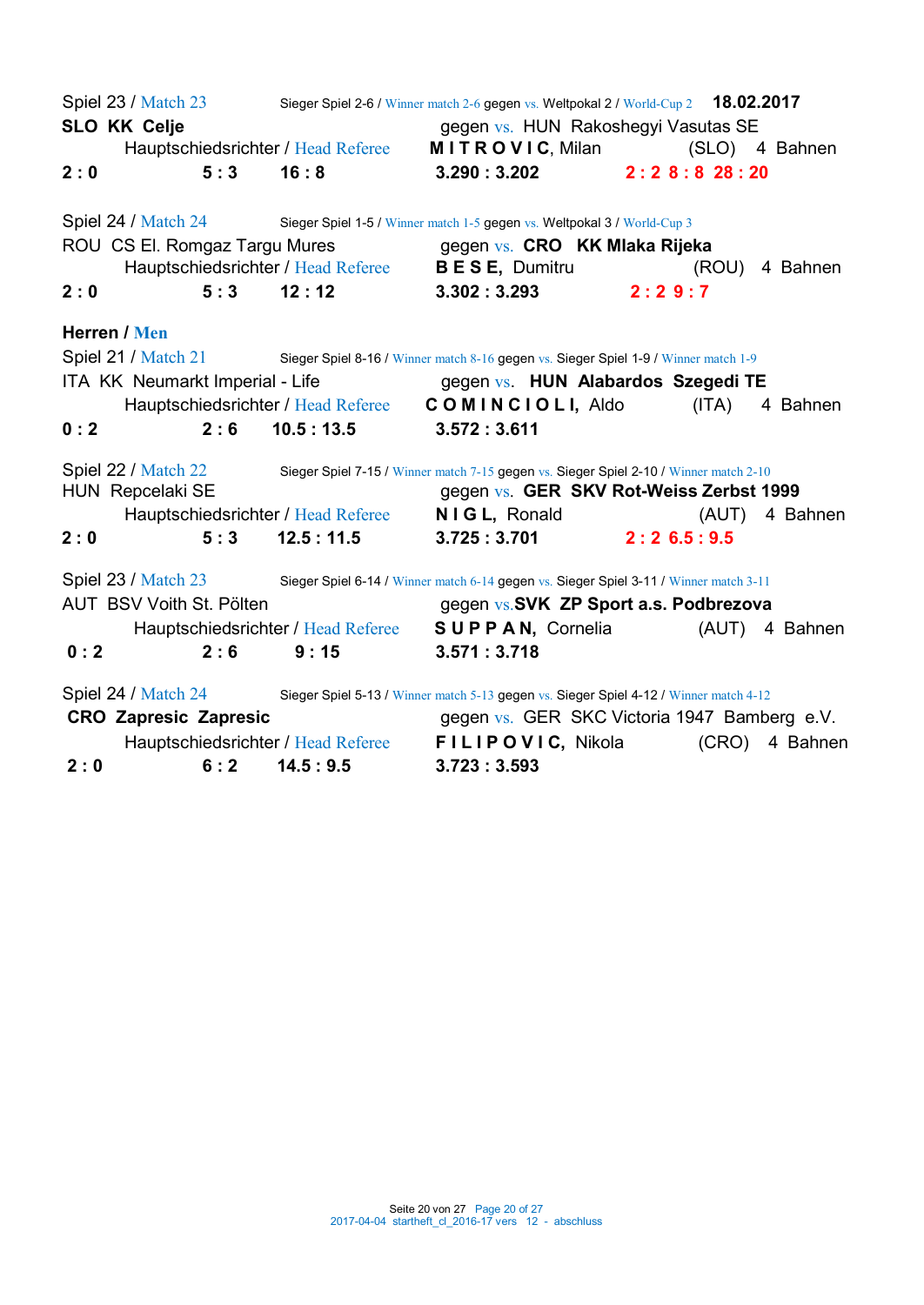## **Finalturnier / Final Tournament**

31. März bis 02. April 2017 / March 31st to 02<sup>nd</sup> 2017

| Veranstalter / organizer                                        | <b>Ninepin Bowling Classic</b>                                                                                  |  |  |  |
|-----------------------------------------------------------------|-----------------------------------------------------------------------------------------------------------------|--|--|--|
| Organisator / organizer:                                        | Zeleziarne Podbrezova Sport                                                                                     |  |  |  |
| Kegelsporthalle / Bowling Hall:                                 | <b>DOM SPORTU</b>                                                                                               |  |  |  |
| Anschrift / adress:                                             | Kolkaren 58<br>SK 97 681 Podbrezova                                                                             |  |  |  |
| Schiedsrichter / referees:                                      | HSR -<br>HUDOVERNIK, Mitja (SLO)<br>SV - FILIPOVIC, Nikola<br>(GER)<br><b>SR</b><br>- HARCOVA, Alzbeta<br>(CZE) |  |  |  |
| Kegelstellautomaten mit Seilen / Pinssetter automatic machines: | Funk 2.000                                                                                                      |  |  |  |
| Kegel / Pins:                                                   | <b>Vollmer Tornado</b>                                                                                          |  |  |  |
| Kugellauffläche / Balls runway:                                 | <b>Funk Segment Classic 2.000</b>                                                                               |  |  |  |
| Kugeln / Balls:                                                 | <b>Aramith</b>                                                                                                  |  |  |  |
| Ablauf<br>31. März 2017<br>13:00 bis 16:00 Uhr, Akkreditierung  | expiry<br>March 31st 2017<br>1.00 to 4.00 p.m., Accreditation                                                   |  |  |  |
| 15:00 Uhr, Bahnabnahme und<br>Schiedsrichterbesprechung         | 3.00 p. m.Ninepin bowling alleys check<br>and meeting of referees                                               |  |  |  |
| 17:00 Uhr, Technische Besprechung                               | 5.00 p.m. Technical meeting                                                                                     |  |  |  |
| 19:00 Uhr, Eröffnungsfeier                                      | 7.00 p.m. Ceremonial opening                                                                                    |  |  |  |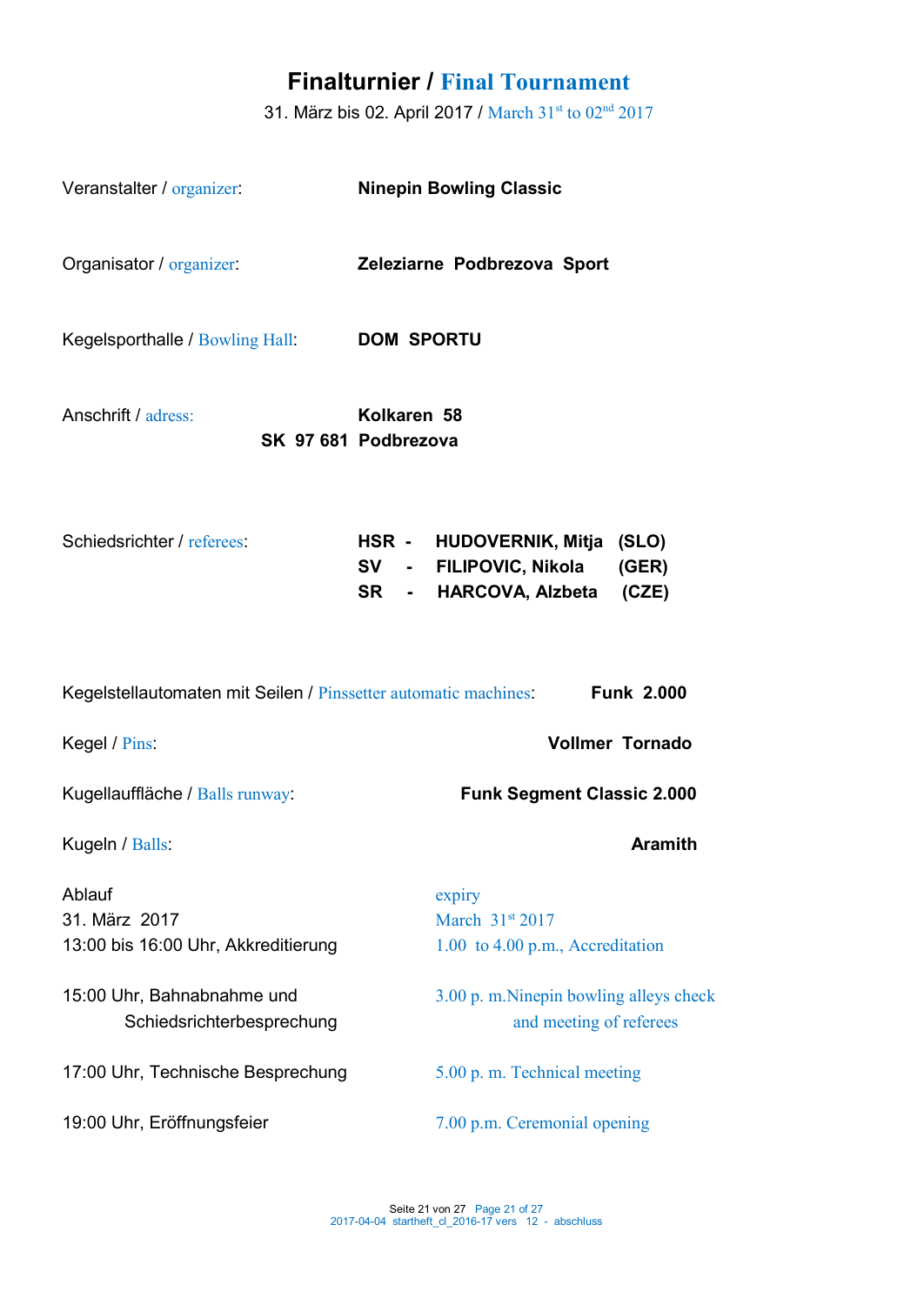## **Halbfinale**, 01. April 2017 **Semi-finals** on April 01<sup>st</sup> 201

Sieger Spiel 20-24 / Winner match 20-24 **CRO KK Mlaka Rijeka** 

Sieger Spiel 19-23 / Winner match 19-23 **SLO KK Celje** 

Sieger Spiel 20-24 / Winner match 20-24 **C** Herren, 16:30 Uhr, Spiel 26 Men, 04.30 p.m. o'clock Match 26

**Finale, 02. April 2017 Final, April 02**<sup>nd</sup> 2016<br>Damen, Spiel um Platz 3, 08:00 Uhr, Spiel 27 Women, Match positic

Verlierer Spiel 26 / Loser match 26 **SLO KK Celje** 

## Herren, Spiel um Platz 3, 13:15 Uhr, Spiel 27 Men, 1.15 p. m. o'clock Match 27

Sieger Spiel 25 / Winner match 25 **HUN Alabardos Szegedi TE gegen** vs.

## Damen, 09:00 Uhr, Spiel 25 Women, 09.00 a. m. o'clock Match 25

Sieger Spiel 17-21 / Winner match 17-21 **AUT BBSV Wien** gegen vs.  $2 \cdot 0$  8  $\cdot 0$  20  $\cdot 4$  3.730  $\cdot 3.457$ Damen, 11:30 Uhr, Spiel 26 Women, 11.30 a. m. o'clock Match 26 Sieger Spiel 18-22 / Winner match 18-22 **GER SKC Victoria 1947 Bamberg e.V.** gegen vs. **2 : 0 7 : 1 13 : 11 3.651 : 3.504** 

### Herren, 14:00 Uhr, Spiel 25 Men, 02.00 p. m. o'clock Match 25

| Sieger Spiel 17-21 / Winner match 17-21<br>Sieger Spiel 20-24 / Winner match 20-24 |     | <b>HUN Alabardos Szegedi TE</b> | gegen vs.   |  |
|------------------------------------------------------------------------------------|-----|---------------------------------|-------------|--|
|                                                                                    |     | <b>CRO KK Zapresic</b>          |             |  |
| 2:0                                                                                | 6:2 | 13:11                           | 3.759:3.717 |  |

Sieger Spiel 18-22 / Winner match 18-22 **GER SKV Rot-Weiss Zerbst 1999** gegen vs. Sieger Spiel 19-23 / Winner match 19-23 **SVK ZP Sport a.s. Podbrezova 2 : 0 5 : 3 13.5 : 10.5 3.875 : 3.777**

Women, Match position 3, 08.00 a. m. o'clock, Match 27 Verlierer Spiel 25 / Loser match 25 **CRO KK "Mlaka" Rijeka** gegen vs. **0 : 2 1 : 7 7 : 17 3.375 : 3.588** 

### Damen, Finale, 10:30 Uhr, Spiel 28 Women, final, 10.30 a. m. o'clock Match 28

Sieger Spiel 25 / Winner match 25 **AUT BBSV Wien** gegen vs. Sieger Spiel 26 / Winner match 26 **GER SKC Victoria 1947 Bamberg e.V. 0 : 2 1 : 7 : 7 : 17 17 3.548 : 3.748** 

13:00 Uhr Siegerehrung Damen 01.00 p. m. o'clock Honour of winners Women

Verlierer Spiel 25 / Loser match 25 **CRO KK "Zapresic" Zapresic** gegen vs. Verlierer Spiel 26 / Loser match 26 **SVK ZP Sport a.s. Podbrezova 0 : 2 2.5 : 5.5 11 : 13 3.745 : 3.841**  Herren, Finale, 15:45 Uhr, Spiel 28 Men, final, 3.45 p.m. o'clock Match 28

Sieger Spiel 26 / Winner match 26 **GER SKV Rot-Weiß Zerbst 1999 0 : 2 2 : 6 9 : 15 3.771 : 3.876** 

### 18:00 Uhr Siegerehrung Herren 06.00 p. m. o'clock Honour of winners Men

Seite 22 von 27 Page 22 of 27 2017-04-04 startheft\_cl\_2016-17 vers 12 - abschluss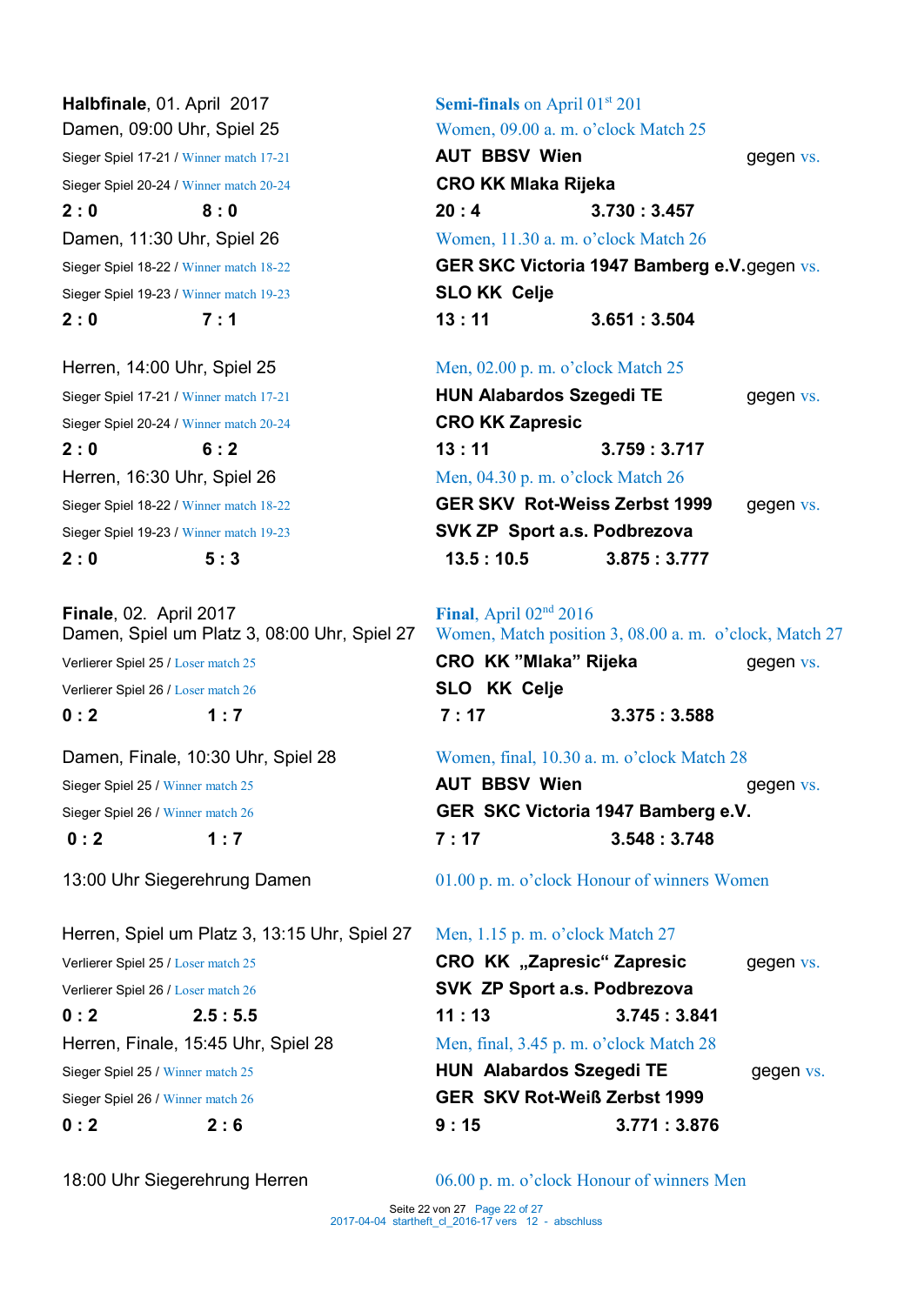| <b>Angaben zum Klub / Dates of Clubs</b> |                                                                                      |                                                                                                    |                               |                                                                             |  |  |
|------------------------------------------|--------------------------------------------------------------------------------------|----------------------------------------------------------------------------------------------------|-------------------------------|-----------------------------------------------------------------------------|--|--|
|                                          | Nation Name des Klubs<br>Nation Kegelhalle<br>Anschrift Kegelhalle<br>e-Mail-Adresse | Name of Club<br><b>Bowling Hall</b><br><b>Address Bowling Hall</b><br>Representative of Club Email | Tel.-Nr.<br>Fax<br>Tel. Mobil | Phone-No.<br>Fax<br><b>Phone Mobil</b>                                      |  |  |
|                                          | Damen / Women<br>AUT BBSV Wien                                                       | Prater Hauptallee 2a<br>AUT-1020 Wien<br>Austria                                                   | Phone<br>Fax                  | +43 650 67 73 102                                                           |  |  |
|                                          | Doris Artner                                                                         | doris.artner@wienernetze.at Mobil                                                                  |                               |                                                                             |  |  |
|                                          | AUT BSV Voith St. Pölten                                                             | Spratzener Kirchenweg 25<br>AT-3100 St. Pölten<br>Austria                                          | Phone<br>Fax                  | +43 664 735 067 56<br>+43 274 273 078                                       |  |  |
|                                          | <b>Christine Pracser</b>                                                             | christine.pracser@aon.at                                                                           | Mobil                         |                                                                             |  |  |
|                                          | CRO KK Mlaka Rijeka<br>Kuglana SRC Mlaka Rijeka                                      | Podpinjol 1<br>HR-51000 Rijeka<br>Croatia                                                          | Phone<br>Fax                  | +385 51 209 613                                                             |  |  |
|                                          | Lores Agotic                                                                         | lores.agotic@rijeka.hr                                                                             | Mobil                         | +385 98 919 2563                                                            |  |  |
|                                          | FRA Boule d'or Soultz Sous Forets<br>Maison des Loisirs                              | Rue du Stade<br>FR-67350 Uberach<br>France                                                         | Phone<br>Fax                  | +33 1086 2636                                                               |  |  |
|                                          | Georges Weber                                                                        | georges.weber@orage.fr                                                                             | Mobil                         |                                                                             |  |  |
|                                          | <b>GER KC Schrezheim</b><br>Kegeltreff am Kloster                                    | Klosterweg 36<br>DE-73479 Ellwangen/S.<br>Germany                                                  | Phone                         | +49 7961 51 948                                                             |  |  |
|                                          | Margarete Lutz                                                                       | kc-schrezheim@web.de                                                                               | Mobil                         |                                                                             |  |  |
|                                          | GER SKC Victoria 1947 Bamberg<br>Sportpark Eintracht<br>(6 Bahnen)<br>Knut Wagner    | Armeestraße 45<br>DE-96050 Bamberg<br>Germany<br>victoria.ba@t-online.de                           | Phone<br>Fax                  | +49 951 299 299<br>+49 951 9666 999<br>+49 951 296 8116<br>+49 951 9666 988 |  |  |
|                                          | <b>HUN Rakoshegyi VSE</b><br>Ferencvarosi TC Kegelhalle                              | Kobanyai ut 47/A<br>HU-1101 Budapest                                                               | Phone<br>Fax                  | +36 30 4914 101                                                             |  |  |
|                                          | Balasz Rosza                                                                         | Hungary<br>rosza.balasz@freemail.hu                                                                |                               |                                                                             |  |  |
|                                          | POL KS Alfa-Vector Tarnowo Podg.<br>Kregielnia VECTOR                                | ul, Rokietnicka<br>PL-62-080 Tarnowo Podgorne Fax<br>Poland                                        | Phone                         | +48 61 8164 441<br>+48 61 8164 441                                          |  |  |
|                                          | Joanna Bonk                                                                          | alfavector@poczta.fm                                                                               |                               |                                                                             |  |  |
|                                          | ROU C.S.Electromureş Romgaz<br>Targu-Mureş                                           | Calarasilor 114<br>RO-540320 Targu-Mures                                                           | Phone<br>Fax                  | +40 265 218 858                                                             |  |  |
|                                          | (6 Bahnen)<br>Matilda Antal                                                          | Romania<br>matilda_antal@yahoo.com                                                                 | Mobil:                        | +40 723 845 447                                                             |  |  |
|                                          | SLO KK Celje<br>Kegljisce Golovec                                                    | Deckova Cesta 1<br>SI-3000 Celje<br>Slovenia                                                       | Phone<br>Fax                  | +386 41 673 335<br>+386 34 912 751                                          |  |  |
|                                          | Ladislav Gobec                                                                       | lado.gobec@siol.net                                                                                | Mobil                         | +386                                                                        |  |  |

Seite 23 von 27 Page 23 of 27 2017-04-04 startheft\_cl\_2016-17 vers 12 - abschluss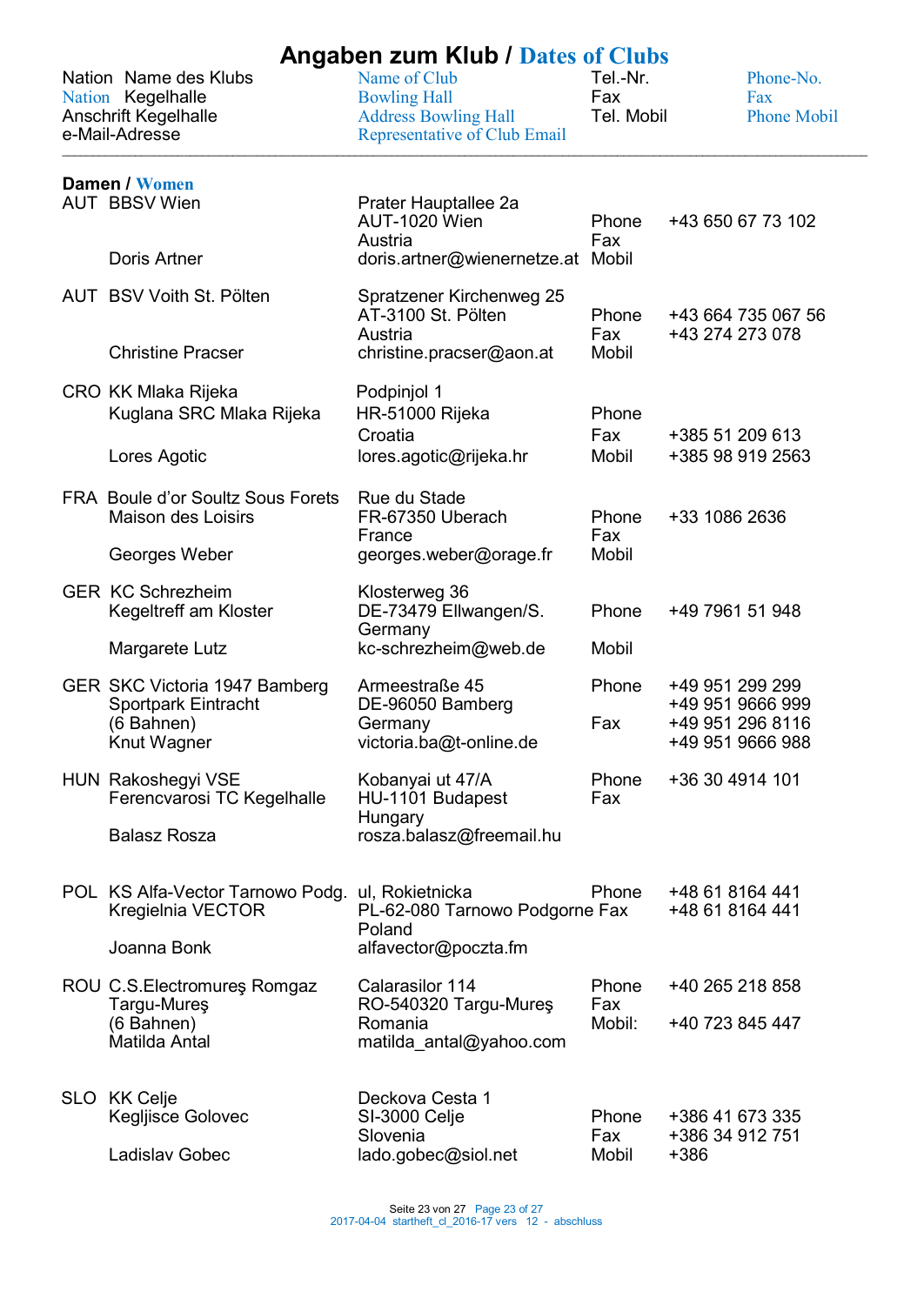|     | Nation Name des Klubs<br>Nation Kegelhalle<br>Anschrift Kegelhalle<br>e-Mail-Adresse    | Name of Club<br><b>Bowling Hall</b><br><b>Address Bowling Hall</b><br>Representative of Club Email | Tel.-Nr.<br>Fax<br>Tel. Mobil | Phone-No.<br>Fax<br><b>Phone Mobil</b>                      |
|-----|-----------------------------------------------------------------------------------------|----------------------------------------------------------------------------------------------------|-------------------------------|-------------------------------------------------------------|
| SRB | <b>KK Kristal Zrenjanin</b><br>Kegelbahn                                                | Petra Drapsina 1<br>RS-23000 Zrenjanin                                                             | Phone                         | +381 63 568 618                                             |
|     | Bozilka Bosic                                                                           | Serbia<br>kk.kristal@yahoo.com                                                                     | Fax<br>Mobil                  |                                                             |
|     | SVK Zeleziarne Podbrezova Sport<br>Dom Sportu<br>(6 Bahnen)<br>Ing. Pavol Kühnel        | Kolkaren 58<br>SK-97681 Prodbrezova<br>Slovakia<br>zpsport.kolky@mbox.zelpo.sk Mobil               | Phone<br>Fax                  | +421 48 6 453 034<br>+421 48 6 451 222<br>+421 90 3 546 085 |
|     | Herren / Men                                                                            |                                                                                                    |                               |                                                             |
|     | AUT BSV Voith St. Pölten<br><b>VSE Sportplatz</b><br><b>Gerhard Pracser</b>             | Spratzener Kirchenweg 25<br>AT-3100 St. Pölten<br>Austria<br>pracser@aon.at                        | Phone<br>Fax<br>Mobil         | +43 66 473 751 447<br>+43 274 273 078<br>+43 66 473 751 447 |
|     | CRO KK Zapresic<br>Ninepin Bowling Hall<br>Darko Orsic                                  | Vladimira Novaka 23<br>HR-10290 Zapresic<br>Croatia<br>zapresic.kk@gmail.com                       | Phone<br>Fax<br>Mobil         | +385 915 861 612<br>+385 14 001 315                         |
|     | CZE SKK Rokycany<br>Sportovní KK Rokycany<br>Roman Pytlik                               | Jiráskova 1154<br>CZ-33701 Rokycany<br>Czech Republic<br>rokycany.skk@seznam.cz                    | Phone<br>Fax<br>Mobil         | +42 605 415 170                                             |
|     | CZE SKK Vrchlabi<br><b>TJ Lokomotiva Trutnov</b><br>Stepan Stransky                     | Nachodska 435<br>CZ- 54103 Trutnov<br><b>Czech Republic</b><br>kuzelkytrutnov@seznam.cz            | Phone<br>Fax<br>Mobil         | +42 725 647 005                                             |
|     | GER SKV Rot-Weiß Zerbst 1999<br>Kegelsporthalle Zerbst<br>Lothar Müller                 | Am Schützenplatz 4<br>DE-39261 Zerbst<br>Germany<br>lomue.zerbst@t-online.de                       | Phone<br>Fax<br>Mobil         | +49 3923 783 652<br>+49 3923 487 093<br>+49 172 3 225 928   |
|     | GER SKC Victoria 1947 Bamberg<br>Sportpark Eintracht<br>(6 Bahnen)<br>Markus Habermeyer | Armeestraße 45<br>DE-96050 Bamberg<br>Germany<br>victoria.ba@t-online.de                           | Phone<br>Fax<br>Mobil         | +49 951 917 687 77<br>+49 171 177 77 03                     |
|     | <b>GER KC Schwabsberg</b><br>Rainau-Schwabach<br>Eugen Fallenbüchel                     | Bahnhofstraße 34<br>DE-73492 Rainau-Schwabsberg<br>Germany<br>fallenbuechels@gmx.de                | Phone<br>Mobil                | +49 7961 511 70                                             |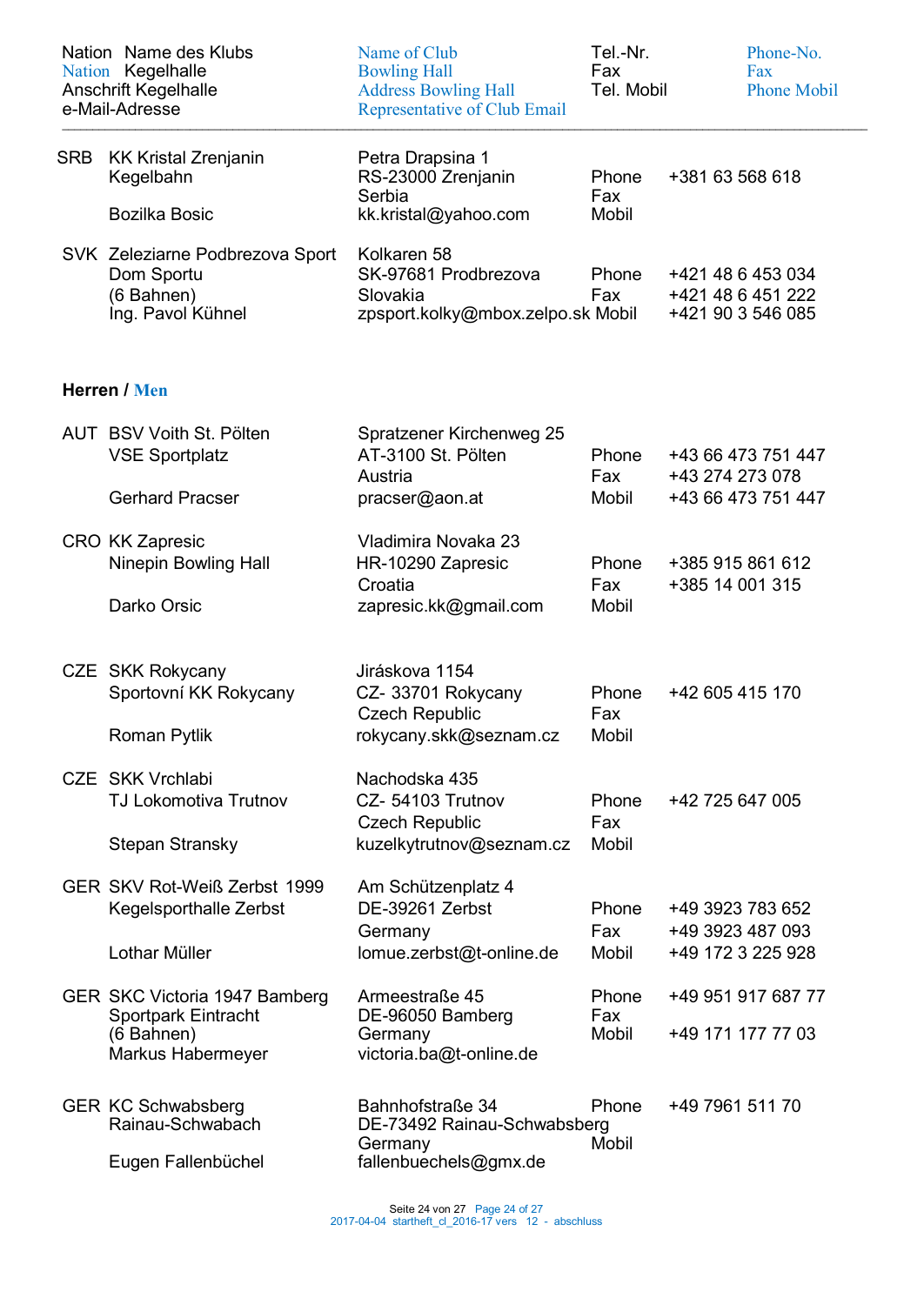| Nation Name des Klubs<br>Nation Kegelhalle<br>Anschrift Kegelhalle<br>e-Mail-Adresse | Name of Club<br><b>Bowling Hall</b><br><b>Address Bowling Hall</b><br>Representative of Club Email | Tel.-Nr.<br>Fax<br>Tel. Mobil | Phone-No.<br>Fax<br><b>Phone Mobil</b>                       |
|--------------------------------------------------------------------------------------|----------------------------------------------------------------------------------------------------|-------------------------------|--------------------------------------------------------------|
| HUN Repcelaki SE<br>Tekecsarnoka<br>Ervin Gallen                                     | Petöfi Sandor ut 73<br>HU-9653 Repcelak<br>Hungary<br>repcese@repcenet.hu                          | Phone<br>Fax<br>Mobil         | +36 303 677 613                                              |
| HUN Alabardos Szegedi TE<br>Teke-Bowling-Centrum<br>Ferenc Karsai                    | Derkovits Fasor 1-5<br>HU-6726 Szeged<br>Hungary<br>torus@torus-klima.hu                           | Phone<br>Fax<br>Mobil         | +36 62 401 410<br>+36 62 401 410<br>+36 62 9554 325          |
| HUN Zalaegerszegi TK<br>Varosi Sportcentrum<br>(6 Bahnen)<br>Laszlo Takacs           | Vagohid ut. 16<br>HU-8900 Zalaegerszeg<br>Hungary<br>takacs.laszlo@ferrotech.hu                    | Phone<br>Mobil                | +36 30 83 99 550<br>Fax<br>+36 923 712 77<br>+36 30 937 3637 |
| ITA<br>KK Neumarkt-Imperial-Life<br>Rest./Pizzeria "allo ZENIT"<br>Werner Dorigoni   | Galizienstr. 32/A<br>IT-39055 Leifers<br>Italy<br>info@allozenit.it                                | Phone<br>Fax                  | +39 348 450 0405<br>+39 471 820 443                          |
| POL KS Polonia 1912 Leszno<br>Kreglelnia Polonia Leszo<br>Ireneusz Kaczmarek         | Strzelecka 9<br>PL-64100 Leszno<br>Poland<br>ks@polonia.leszno.pl                                  | Phone<br>Fax<br>Mobil         | +48 609 171 539<br>+48 65 529 9950<br>+48 605 350 962        |
| SLO KK Kamnik<br>Kegelhalle<br>(6Bahnen)<br>Leon Pirman                              | Cankarjeva n. h.<br>SI-1241 Kamnik<br>Slovenia<br>pima@siol.net                                    | Phone<br>Fax<br>Mobil         | +386 41 663 482<br>+386 1 8314 137                           |
| <b>SLO KK Konstruktor Maribor</b><br>(6Bahnen<br><b>Bojan Pihlar</b>                 | Koresova Ulica 7<br>SI-2000 Maribor<br>Slovenia<br>bojan.pihlar@triera.net                         | Phone<br>Fax<br>Mobil         | +386 2 320 2880<br>$\ddot{}$<br>+386 41 721 019              |
| SRB KK Beograd<br>Sportski Centar "Vozdovac"<br><b>Boro Timotic</b>                  | Crnotravska 4<br>RS-11000 Beograd<br>Serbia<br>sindikatsfos@posted.co.rs                           | Phone<br>Fax<br>Phone         | +381 11 302 4221<br>$+$<br>+381 62 29 00 70                  |
| SVK Zeleziarne Podbrezova Sport<br>Dom Sportu<br>(6 Bahnen)<br>Ing. Pavol Kühnel     | Kolkaren 58<br>SK-97681 Prodbrezova<br>Slovakia<br>zpsport.kolky@mbox.zelpo.sk Mobil               | Phone<br>Fax                  | +421 48 6 451 225<br>+421 48 6 451 222<br>+421 48 6 453 034  |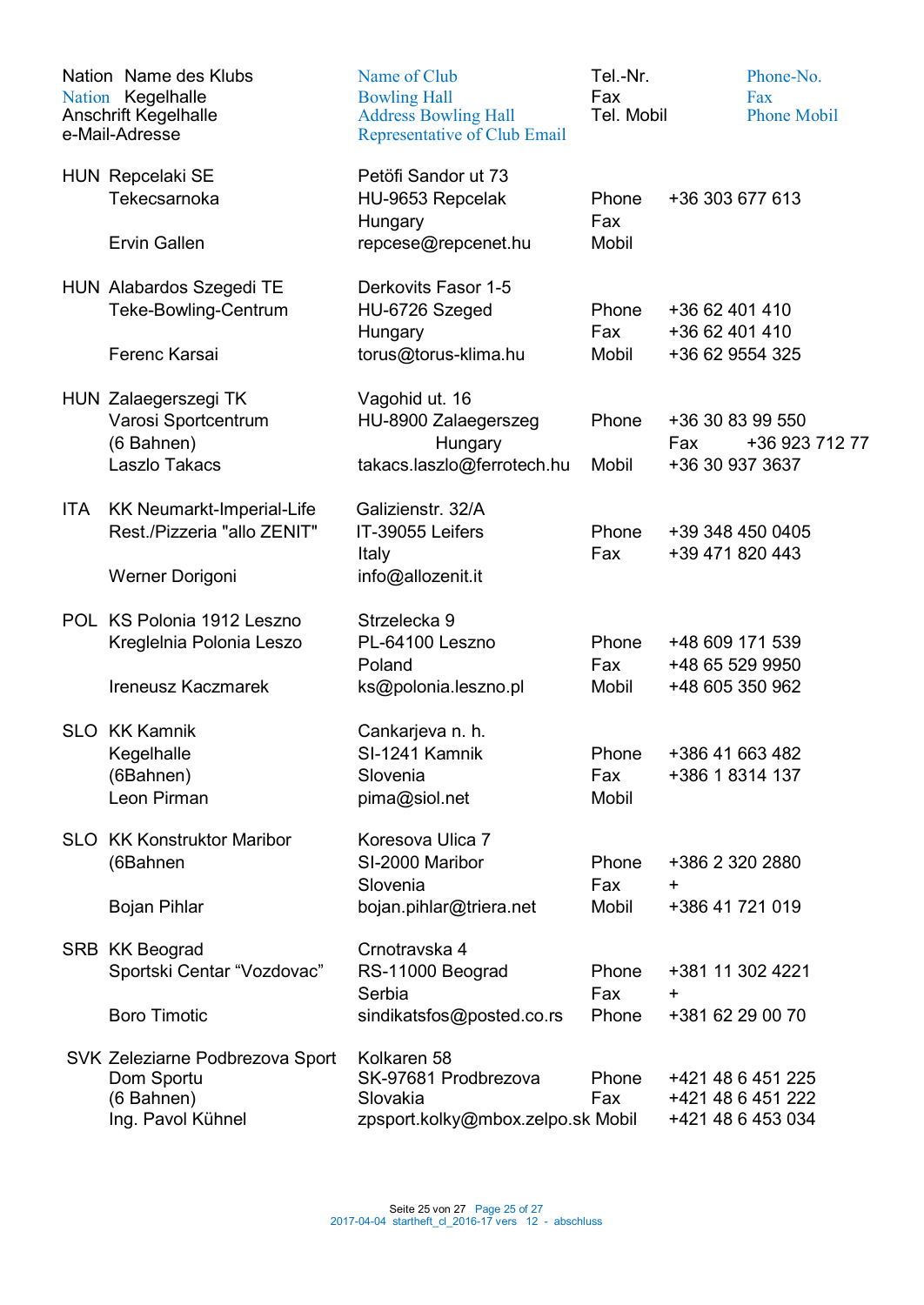## **Zeremoniell / Ceremonial**

Die Nationalfahnen der spielenden Klubs und die Nationalfahne des Head oder Chief Referee muss aufgezogen werden. **Die FIQ-Fahne muss bei jedem Spiel aufgezogen sein. The national flags of playing clubs** and the national flag of Head or Chief Referee have to be hung up in the Bowling Hall. **The flag of FIQ have to be hung up by every match.** 

Der Schiedsrichter hat dies in seinem Abschlussbericht zu bestätigen. The Referee have to be confirmed it in the closing report.

## **Ablauf und Eröffnung eines Spiels / Ceremonial opening of a match**

- a) Einmarsch in Sportkleidung (Trainingsanzug) zur Aufstellung im Spielbereich der Kegelbahnen (Athleten, Athletenbetreuer und Schiedsrichter)
- b) Begrüßung und Vorstellung beider Mannschaften
- c) Spielen der Nationalhymnen Gast- und Heimmannschaft
- d) Hauptschiedsrichter gibt Ergebnisse der Bahnüberprüfung und die Freigabe der Bahnen be kannt
- e) Ausmarsch
- a) Marching in with sports wear (training overall) to formation in playing-area of skittle-alleys (athletes, athletes support personnel and referees)
- b) Welcome and presentation of both teams
- c) Playing the national anthem of the guest team and the home team
- d) Head Referee has to known the result of the skittle-alleys check and the release of the lanes
- e) Marching out

## **Abschluß eines Spiels / Closing ceremony of a match**

- a) Einmarsch in Sportkleidung (Trainingsanzug) zur Aufstellung im Spielbereich der Kegelbahnen (Athleten, Athletenbetreuer und Schiedsrichter).
- b) Hauptschiedsrichter/Hallensprecher gibt das Ergebnis des Spiels bekannt. Hauptschiedsrichter beendet das Spiel.
- c) Ausmarsch
- a) Marching in with sports wear (training overall) to formation in playing-area of skittle-alleys (athletes, athletes support personnel and referees).
- b) Head Referee/Hall-Speaker has to known the result of the match. Head Referee closed the match.
- c) Marching out

## **Hinweise / Notices**

- a) Der Spielbericht ist innerhalb von 30 Minuten nach Beendigung des Spiels an den Spielleiter zu übersenden **(AUSSCHLIESSLICH PER E-MAIL).**
- b) Spielvorverlegungen (z. B. von 13.00 auf 10.00 Uhr) sind im Einvernehmen mit der gegneri schen Mannschaft möglich. Andere Spielverlegungen bedürfen der Genehmigung des Spiellei ters.
- c) Der Spielbericht nach der Schiedsrichterordnung der NBC ist zu verwenden.
- d) Spielberechtigung haben nur diejenigen Spielerinnen und Spieler, die im Zuge der Pokalwett bewerbe dem Sekretariat der NBC gemeldet wurden. Jeder weitere Einsatz von Spieler/in muss vorab dem Spielleiter zu gemeldet werden.